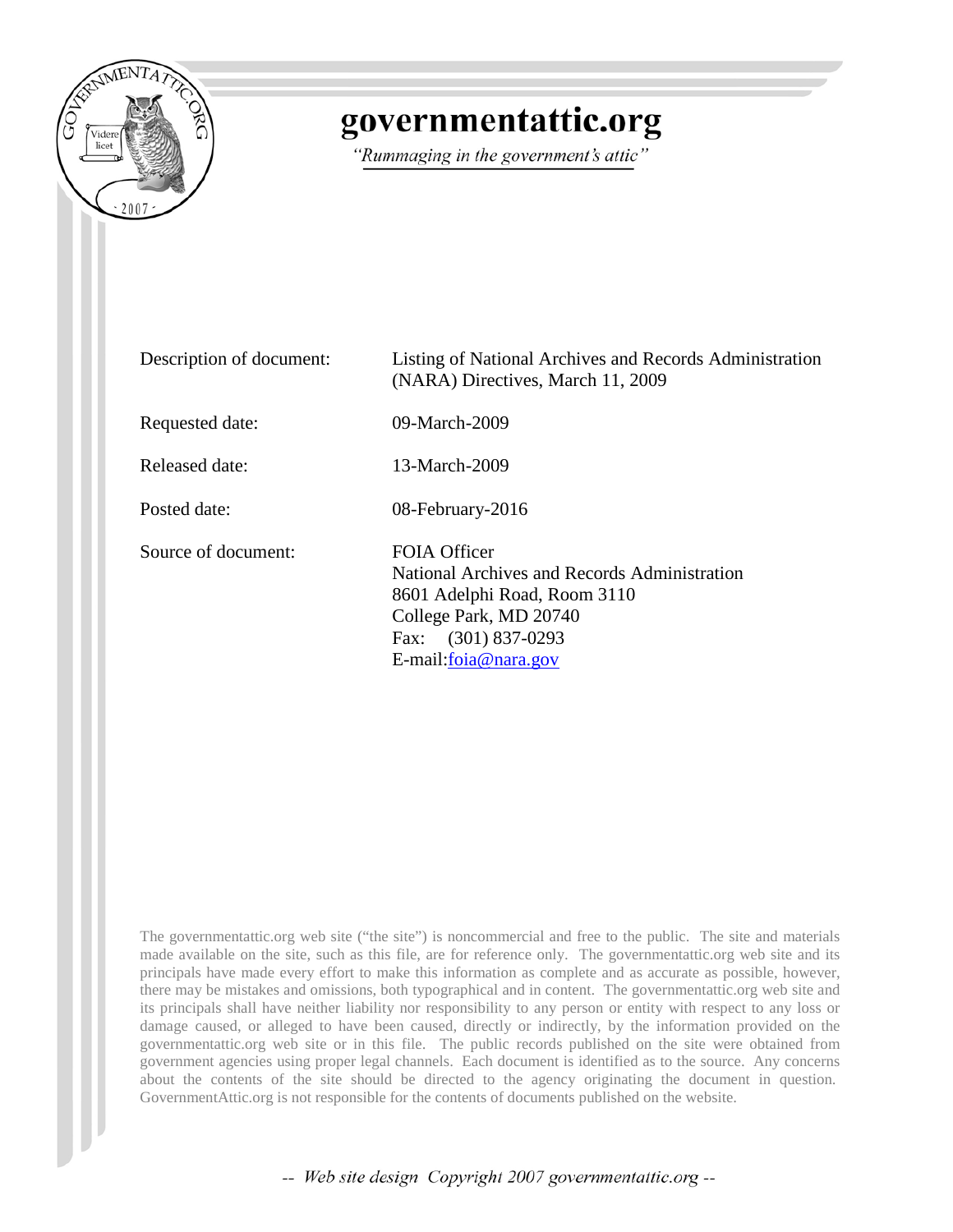From: FOIA <FOIA@nara.gov> Date: Fri, 13 Mar 2009 09:47:11 -0400 Subject: Re: FOIA Request

This is in response to your Freedom of Information Act (FOIA) request of March 9, 2009, for the following records:

- 1. A printout or listing from the applicable NARA database of the LIST OF NARA DIRECTIVES.
- 2. A listing of cancelled directives.

Your request was received in this office on March 9, 2009, and assigned tracking number NGC09-082.

Please find attached two files in reply to your FOIA request. These should fully answer your request.

- a) DIRECTDB.mdb. This is an Access 97 database containing all of our active and cancelled directives. It includes directives, interim guidance, and supplements.
- b) DIRECTIVE.rtf. If you don't have Access, the same data is here in a format that Microsoft Word can read.

Please let us know if we may be of further assistance.

Sincerely,

RAMONA OLIVER FOIA Officer Office of General Counsel

**Attachments**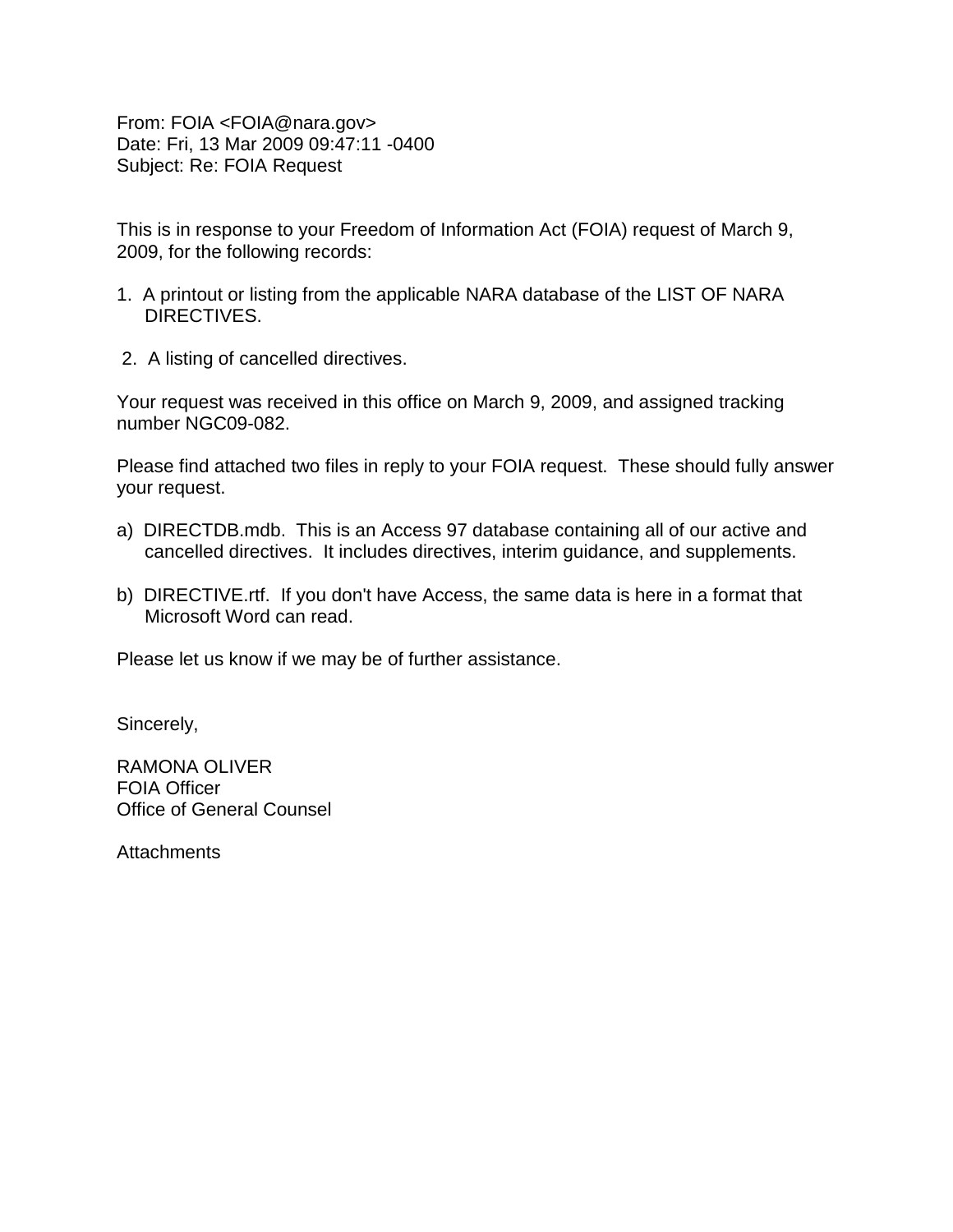## *NARA DIRECTIVES*

*As of March 11, 2009*

| <b>Number</b><br><b>Directive</b> | <b>Subject</b><br><b>Successor</b>            | <b>Date</b>                                                 | <b>Predecessor</b> |
|-----------------------------------|-----------------------------------------------|-------------------------------------------------------------|--------------------|
| <b>Active</b>                     | <b>Directive</b>                              |                                                             |                    |
| 0101                              | NARA Organization and Delegation of Authority | 5/9/2002 ORG./AUTH. 101 & NAR P 2400.2B (see<br>"comments") |                    |
| 0101-rev 07                       | NARA Organization and Delegation of Authority | 8/20/2004 Part 6, App. A & B                                |                    |
| 0101-rev 08                       | NARA Organization and Delegation of Authority | 8/23/2004 Part 3, App. B                                    |                    |
| 0101-rev 09                       | NARA Organization and Delegation of Authority | 9/1/2005 Parts 1 & 5, App B                                 |                    |
| 0101-rev 10                       | NARA Organization and Delegation of Authority | 9/29/2005 Parts 2 & 3, Apps A & B                           |                    |
| 0101-rev 11                       | NARA Organization and Delegation of Authority | 9/28/2006 Part 3, App. B                                    |                    |
| 0101-rev 12                       | NARA Organization and Delegation of Authority | 8/31/2007 Parts 1& 2                                        |                    |
| 0101-rev 13                       | NARA Organization and Delegation of Authority | 9/26/2007 Part 3, App. B                                    |                    |
| 0101-rev 14                       | NARA Organization and Delegation of Authority | 12/5/2007 Part 5, App. B                                    |                    |
| 0101-rev 15                       | NARA Organization and Delegation of Authority | 2/11/2008 Part 5, App. A, App. B                            |                    |
| 0101-rev 16                       | NARA Organization and Delegation of Authority | 4/2/2008 Part 7, App. B                                     |                    |
| 0101-rev 17                       | NARA Organization and Delegation of Authority | 4/10/2008 Part 1, App. A & B                                |                    |
| 0101-rev 18                       | NARA Organization and Delegation of Authority | 5/19/2008 Part 6, App. B & C                                |                    |
| 0102                              | Use of Official NARA Seals                    | 12/3/2002                                                   |                    |
| 0104                              | <b>Customer Service</b>                       | 6/4/2002                                                    |                    |
| 0105 Rev 1                        | Approval and Use of NARA Logos                | 2/27/2008 NARA 105, dated 5/12/03                           |                    |
| 0107                              | Reports Management                            | 12/19/2002 ADMIN. 201, ch1., pt. 9                          |                    |
| 0108-rev 01                       | <b>Information Collection</b>                 | 2/28/2003 NARA 108 (09/03/1999) & NAR 1872.1A               |                    |

*Wednesday, March 11, 2009 Page 1 of 26*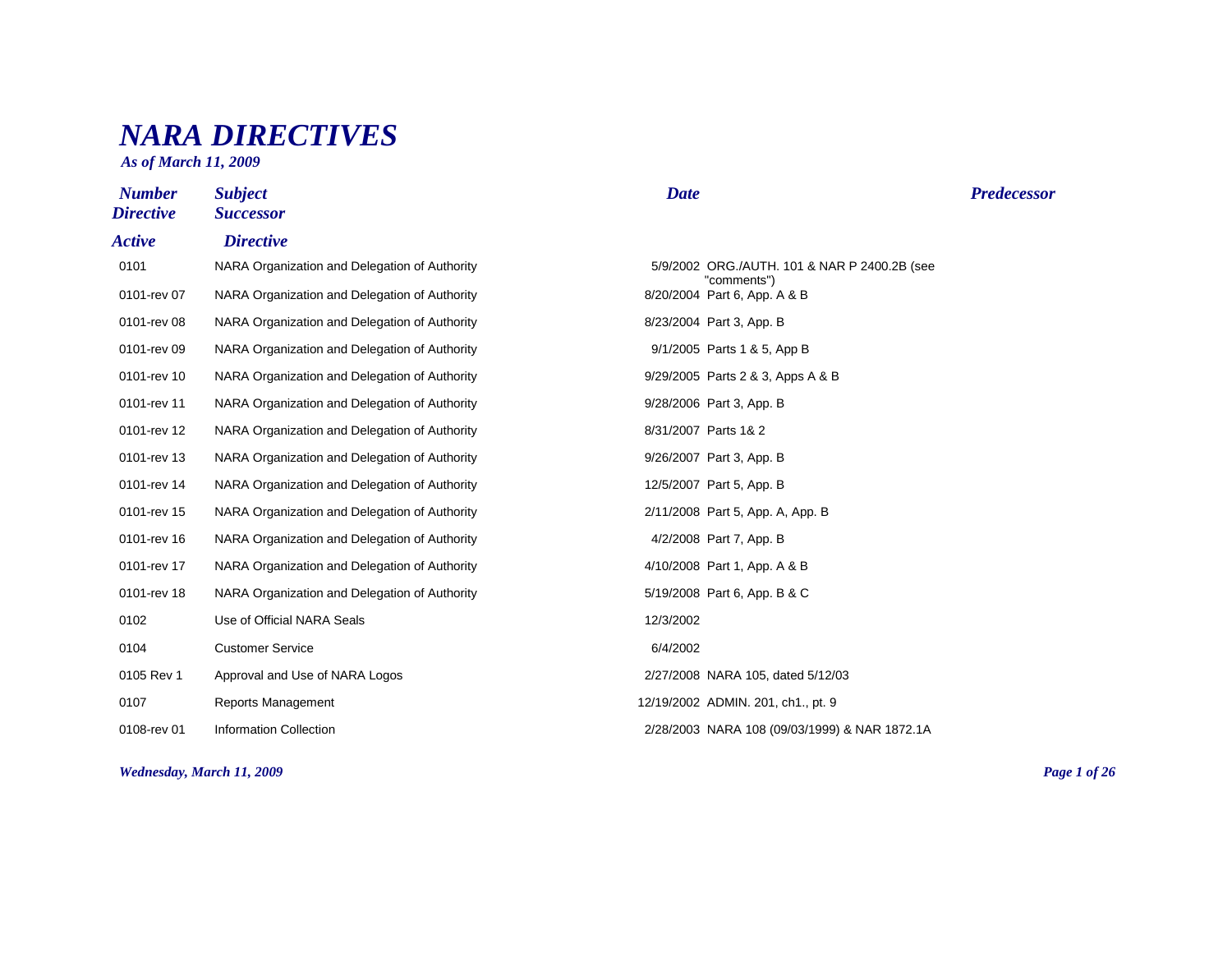| <b>Number</b><br><b>Directive</b> | <b>Subject</b><br><b>Successor</b>                                                                                              | <b>Date</b> |                                                                                            | <b>Predecessor</b> |
|-----------------------------------|---------------------------------------------------------------------------------------------------------------------------------|-------------|--------------------------------------------------------------------------------------------|--------------------|
| 0111-rev 03                       | <b>NARA Directives</b>                                                                                                          |             | 4/20/2005 NARA 111 (07/29/2004)                                                            |                    |
| 0113-rev 03                       | <b>NARA Notices</b>                                                                                                             |             | 4/11/2007 NARA 113 (1/10/2006)                                                             |                    |
| 0114                              | <b>Management Controls</b>                                                                                                      |             | 9/28/2000 ADMIN. 201, ch.4 & CHGE 50                                                       |                    |
| 0117                              | Creation of Charters for NARA Committees, Task Forces, and Working<br>Groups                                                    | 4/14/1999   |                                                                                            |                    |
| 0201-rev 01                       | <b>NARA Correspondence</b>                                                                                                      |             | 1/28/2005 NARA 201 (9/29/03)                                                               |                    |
| 0205                              | Forms Management                                                                                                                |             | 11/4/2003 ADMIN 201, Ch. 15, Part 1, Forms; Trust Fund                                     |                    |
| 0206                              | Ordering NARA Formal Letterheads and Envelopes                                                                                  |             | 1801, Ch. 7, Pt 1, Forms; and Appendix A<br>8/11/2005 IG 99-026, TRUST FUND 1801 ch 7 pt 2 |                    |
| 0207-rev 01                       | NARA Editing and Design Services                                                                                                |             | 8/22/2007 NARA 207 (4/20/2005)                                                             |                    |
| 0208                              | NARA In-House Marketing and Promotion Services                                                                                  |             | 4/20/2005 201, ch. 13, pars. 156-167                                                       |                    |
| 0210-rev 01                       | Mail Management                                                                                                                 |             | 10/6/2004 NARA 210 (08/09/2004)                                                            |                    |
| 0213                              | <b>NARA Printing Procurement</b>                                                                                                |             | 8/22/2007 NARA 207 (4/20/2005)                                                             |                    |
| 0231                              | Assistance Animals at NARA Facilities                                                                                           | 5/15/2002   |                                                                                            |                    |
| 0232-rev 02                       | Parking at the National Archives at College Park (Archives II)                                                                  |             | 4/26/2006 NARA 232, dated 5/18/2005                                                        |                    |
| 0235                              | Safety and Health                                                                                                               |             | 7/10/2008 ADMIN 201, Ch 10. Pt 4                                                           |                    |
| 0271                              | Control of Keys at NARA Facilities                                                                                              | 9/28/2000   |                                                                                            |                    |
| 0272-rev 01                       | Identification and Proximity Cards at the National Archives Building and the<br>National Archives at College Park               |             | 3/17/2004 NARA 272 (03/21/2001                                                             |                    |
| 0273                              | <b>Personnel Security Clearances</b>                                                                                            | 4/30/2002   |                                                                                            |                    |
| 0273-rev 01                       | <b>Collateral Security Clearances</b>                                                                                           |             | 12/3/2007 273 dated 4-20-2002 and IG 273-2 dated April                                     |                    |
| 0274                              | Handling of Lost and Found Property at NARA Facilities                                                                          | 1/11/2006   | 2006                                                                                       |                    |
| 0275                              | Personal Identity Verification and Suitability Process for Facility and IT Systems 5/9/2008IG 275-1<br><b>Access Privileges</b> |             |                                                                                            |                    |

#### *Wednesday, March 11, 2009 Page 2 of 26*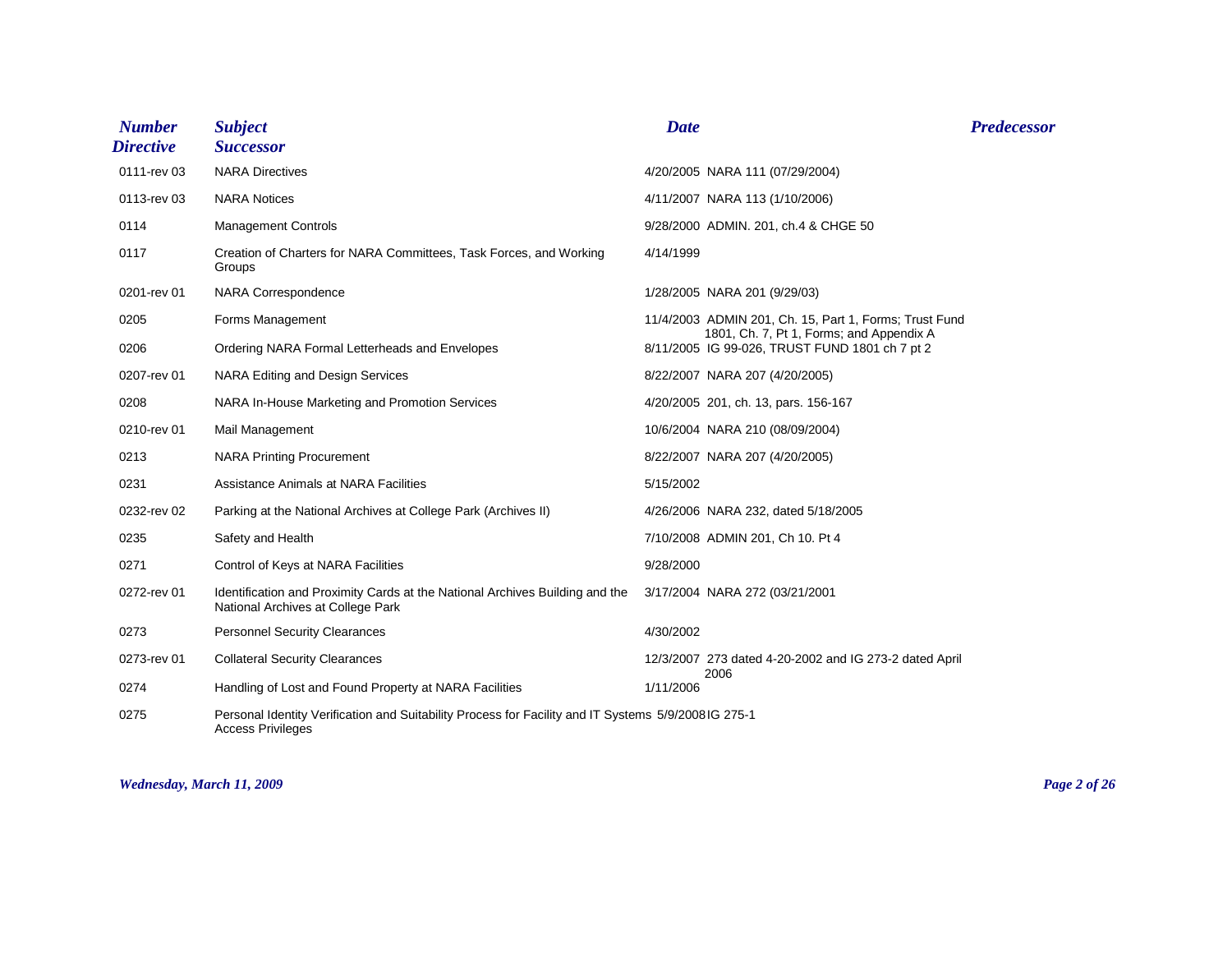| <b>Number</b><br><b>Directive</b> | <b>Subject</b><br><b>Successor</b>                                                                                                  | <b>Date</b>          |                                                                                          | <b>Predecessor</b> |
|-----------------------------------|-------------------------------------------------------------------------------------------------------------------------------------|----------------------|------------------------------------------------------------------------------------------|--------------------|
| 0279                              | Exit Clearance Procedures for NARA employees, contractor employees,<br>volunteers, interns, and Foundation employees and volunteers |                      | 8/18/2008 NARA 2002-001                                                                  |                    |
| 0301                              | 30-Day Temporary Appointments                                                                                                       |                      | 4/19/1999 NARA 301 dated 4/19/1999                                                       |                    |
| 0301-rev 01                       | NARA 301, 30-Day Temporary Appointments                                                                                             |                      | 5/29/2008 NARA 301 dated 4/19/1999                                                       |                    |
| 0302-rev 03                       | Repayment of Student Loans                                                                                                          |                      | 5/25/2007 NARA 302 (8/29/2006)                                                           |                    |
| 0303                              | Processing Reasonable Accommodation Requests for Employees and<br>Applicants with Disabilities                                      |                      | 4/1/2003 IGs 94-453 & 96-101                                                             |                    |
| 0304-rev 02                       | Absence and Leave                                                                                                                   |                      | 11/5/2007 NARA 304 (6/10/07)                                                             |                    |
| 0305                              | <b>Wellness Program</b>                                                                                                             |                      | 12/20/2005 Interim Guidance 300-25                                                       |                    |
| 0307                              | Probationary and Trials Periods                                                                                                     |                      | 3/16/2006 ERS. 300, ch. 315                                                              |                    |
| 0308                              | <b>Employment of Annuitants</b>                                                                                                     | 7/24/2007            |                                                                                          |                    |
| 0309-rev 01                       | Spot Awards, Time Off Awards, and Nonmonetary Awards                                                                                |                      | 5/23/2008 NARA 309 dated 10/12/2000                                                      |                    |
| 0310                              | Pay and Leave Incentives                                                                                                            | 11/16/2006 IG 90-216 |                                                                                          |                    |
| 0311                              | <b>Employment of Students</b>                                                                                                       |                      | 10/10/2006 IG 300-22 and PERSONNEL 300 Ch. 308                                           |                    |
| 0312                              | <b>Student Interns</b>                                                                                                              |                      | 12/6/2007 ADMIN 201, ch 13, 4-3                                                          |                    |
| 0313                              | NARA Federal Career Intern Program                                                                                                  | 12/6/2007            |                                                                                          |                    |
| 0320                              | RESOLVE: NARA's Alternative Dispute Resolution (ADR) Program                                                                        | 11/7/2000            |                                                                                          |                    |
| 0361                              | Request and Approval Procedures for Training of Employees                                                                           |                      | 4/20/2005 PERS. 300, ch. 410; Igs 96-153 & 300-18                                        |                    |
| 0371                              | Nondiscrimination in Federally Conducted Education and Training Programs 4/26/2001<br>Provided by NARA<br>Provided by NARA          |                      |                                                                                          |                    |
| 0395                              | <b>EEO Complaints Program</b>                                                                                                       |                      | 2/13/2009 Personnel 300, Chapter 713, EEO 7/27/1990,<br>Notice 2006-046, Notice 2002-187 |                    |
| 0416                              | Allocating Costs Appropriately to the Revolving Fund or Operating Expenses 11/13/2008 IG 402-8<br>Appropriation                     |                      |                                                                                          |                    |

*Wednesday, March 11, 2009 Page 3 of 26*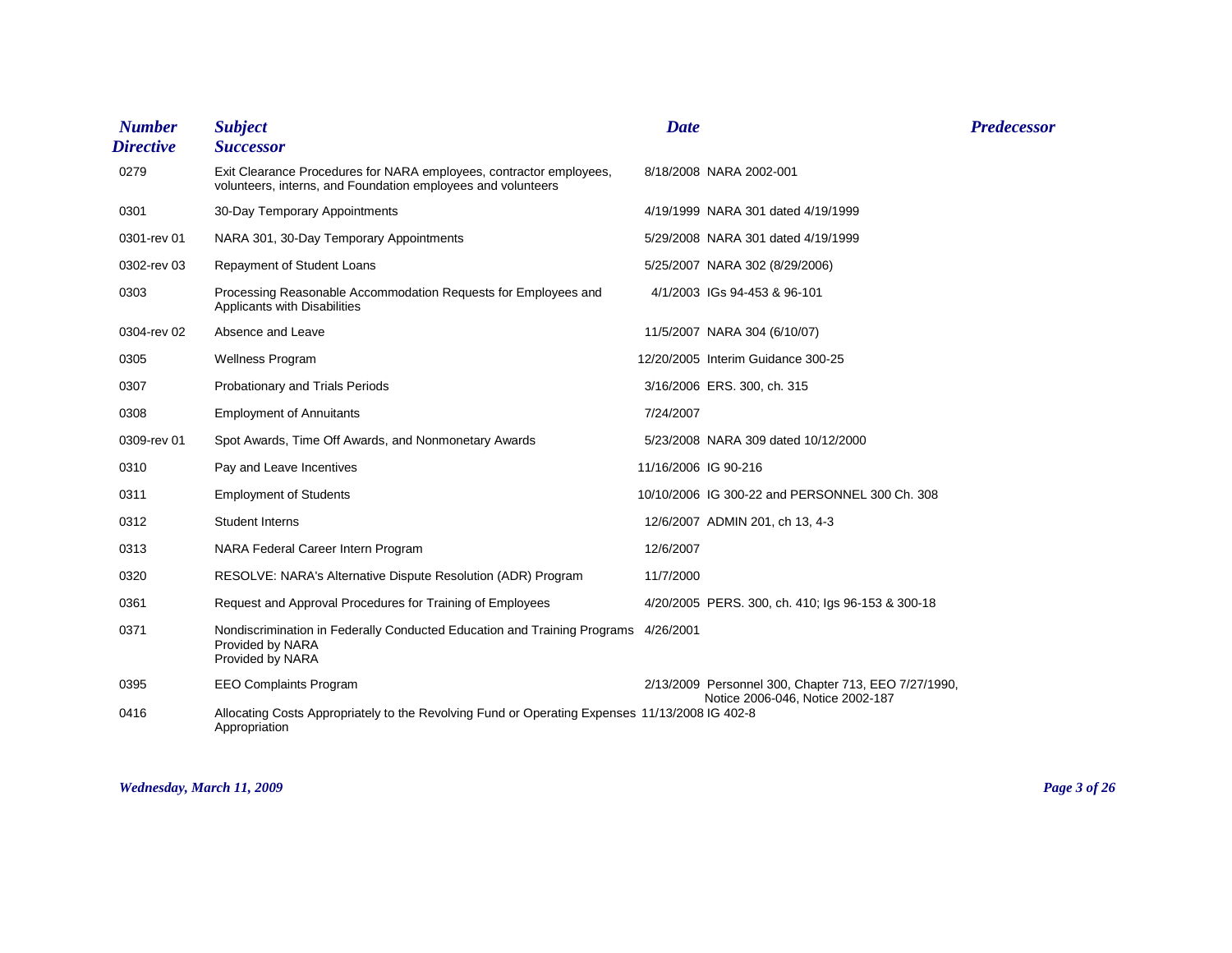| <b>Number</b><br><b>Directive</b> | <b>Subject</b><br><b>Successor</b>                                                                      | <b>Date</b> |                                                  | <b>Predecessor</b> |
|-----------------------------------|---------------------------------------------------------------------------------------------------------|-------------|--------------------------------------------------|--------------------|
| 0501-rev 01                       | <b>NARA Procurement</b>                                                                                 |             | 4/11/2007 NARA 501 (3/3/2003)                    |                    |
| 0601-rev 01                       | <b>NARA Travel Policy</b>                                                                               |             | 3/24/2008 NARA 601(8/1/07), Admin 201, Chapter 6 |                    |
| 0602                              | Official Passports and Visas for International Travel                                                   |             | 3/12/2003 IG 94-345 & ADMIN. 201, ch. 6, pt. 1   |                    |
| 0701-rev 01                       | Public Transit Subsidy Program and Qualified Transportation Fringe Benefits                             |             | 4/7/2005 IG 701-1, NARA 701 (05/30/2002)         |                    |
| 0802-rev 02                       | Appropriate Use of NARA Office Equipment                                                                |             | 8/9/2007 NARA 802 (08/27/2004)                   |                    |
| 0803                              | Public Access Personal Computers (PCs) in Research Facilities                                           | 2/11/2002   |                                                  |                    |
| 0804                              | Information Technology (IT) Systems Security                                                            |             | 3/1/2002 ADMIN. 201, ch. 9                       |                    |
| 0804 - rev 02                     | Information Technology (IT) Systems Security                                                            |             | 4/4/2007 NARA 804 (7/18/05)                      |                    |
| 0805                              | Systems Development Lifecycle (SDLC)                                                                    | 1/25/2002   |                                                  |                    |
| 0806                              | <b>Information Quality Guidelines</b>                                                                   | 9/27/2002   |                                                  |                    |
| 0807-rev 02                       | Content Rules and Requirements for NARA Public Web Sites (Internet and<br><b>NARA-Hosted Extranets)</b> |             | 3/5/2007 NARA 807 (01/28/04)                     |                    |
| 0808-rev 02                       | Content Management for NARA's Main Public Web Site and Intranet                                         |             | 5/13/2004 NARA 808 (01/28/04)                    |                    |
| 0812                              | <b>Enterprise Architecture</b>                                                                          | 9/28/2007   |                                                  |                    |
| 0815                              | New Desktop Software Requests                                                                           | 5/31/2001   |                                                  |                    |
| 0816                              | Digitizing Activities for Enhanced Access                                                               | 3/8/2004    |                                                  |                    |
| 0817                              | Posting Digital Copies of High-Demand Archival Materials on NARA Web Sites8/18/2005                     |             |                                                  |                    |
| 1100-04                           | Use of Cooperative Agreements                                                                           |             | 5/27/2005 IG 1100-3                              |                    |
| 1103                              | Appropriate Use and Purchase of Token Items                                                             | 1/28/2005   |                                                  |                    |
| 1104                              | Participation on Standards Bodies                                                                       | 5/31/2005   |                                                  |                    |
| 1201                              | Audits of NARA Programs and Operations                                                                  |             | 10/30/2003 ADMIN. 201, ch. 11, pts. 1, 2, & 4    |                    |

*Wednesday, March 11, 2009 Page 4 of 26*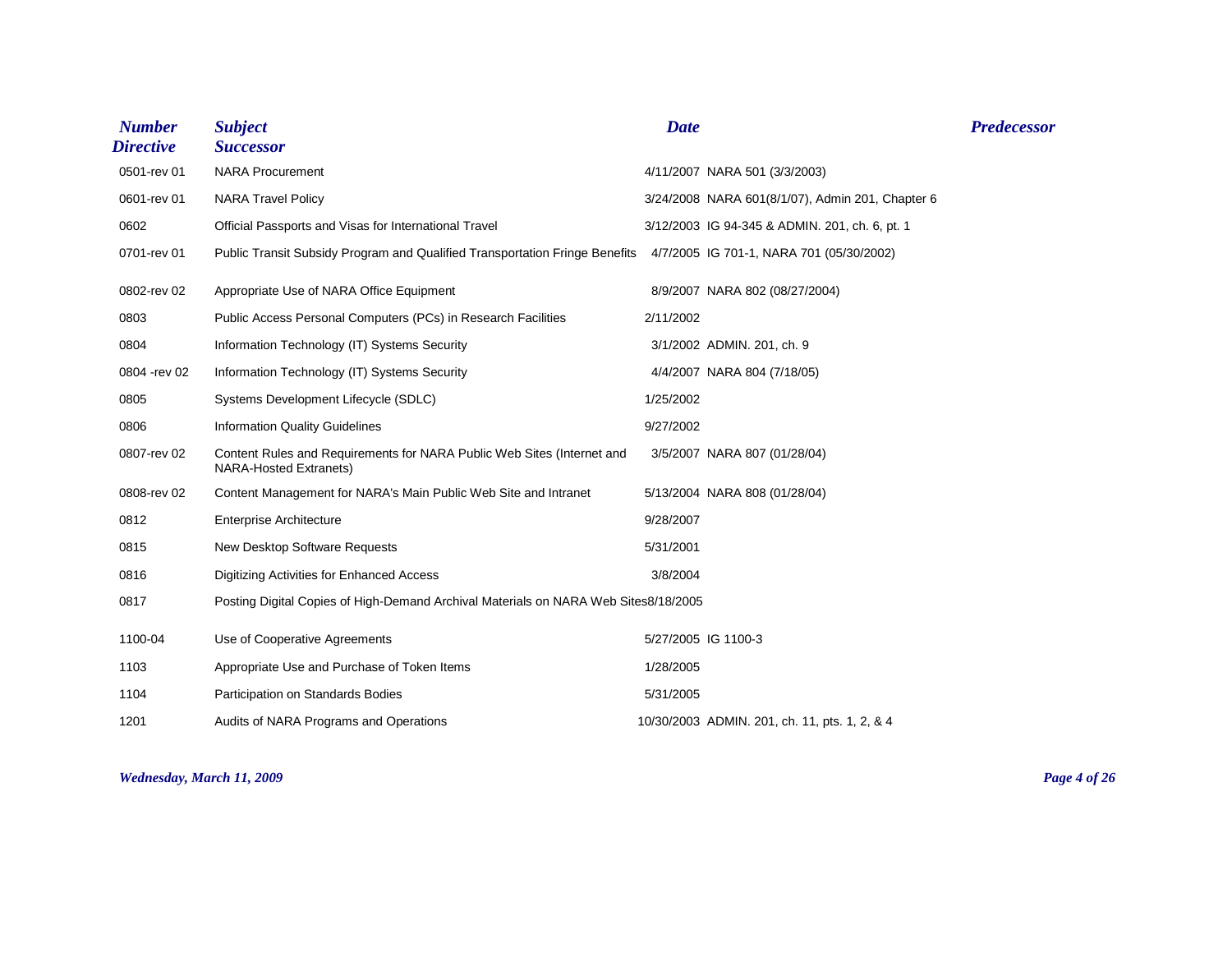| <b>Number</b><br><b>Directive</b> | <b>Subject</b><br><b>Successor</b>                                                                                                | <b>Date</b> |                                                                           | <b>Predecessor</b>                            |
|-----------------------------------|-----------------------------------------------------------------------------------------------------------------------------------|-------------|---------------------------------------------------------------------------|-----------------------------------------------|
| 1202                              | Office of Inspector General - Investigations                                                                                      |             | 5/13/2004 ADMIN. 201, ch. 11, pt. 3 (all of ch. 11 is now                 |                                               |
| 1301-rev 01                       | Lifecycle Data Standards and Lifecycle Authority Control                                                                          |             | canceled)<br>11/14/2002 NARA 1301(11/13/2000) & IG 1301-2                 |                                               |
| 1310                              | Review of Agency Records Storage Facilities                                                                                       | 9/6/2000    |                                                                           |                                               |
| 1310-rev 01                       | Review of Agency Records Storage Facilities                                                                                       |             | 5/22/2008 policy portion of NARA 1310, Appendix A was                     |                                               |
| 1403                              | Maintenance, Disposition, and Access to Records of Defunct Agencies                                                               |             | reissued on 10/8/2008<br>12/13/2006 NARA 1464 par. 14                     |                                               |
| 1441-rev 03                       | Appraisal Policy of the National Archives and Records Administration                                                              |             | 9/20/2007 NARA 1441 (5/17/2006)                                           |                                               |
| 1461                              | Disposal Guidance for Presidential Records                                                                                        | 5/31/2001   |                                                                           |                                               |
| 1462-rev 01                       | Replevin of Archival Materials                                                                                                    |             | 9/28/2006 NARA 1462 (3/27/2003)                                           |                                               |
| 1463                              | Unauthorized Destruction or Removal of Federal Records at Agencies                                                                | 3/27/2003   |                                                                           |                                               |
| 1464                              | Destruction of Federal Records in the Custody of NARA Records Centers                                                             | 6/30/2003   |                                                                           | Par. 14 canceled by NARA<br>1403 (12/13/2006) |
| 1465                              | Physical Transfer of Perm/Temp Fed Records to NARA Rec Ctrs for Storage 5/17/2006<br>and other Services                           |             |                                                                           |                                               |
| 1501-rev 01                       | Custody of Federal Records of Archival Value                                                                                      |             | 8/31/2007 NARA 1501 (2/28/2003)                                           |                                               |
| 1502                              | Procedures for Processing Proposals for Affiliated Archives                                                                       | 5/31/2005   |                                                                           |                                               |
| 1561                              | Records Emergency Preparedness and Recovery in NARA Facilities                                                                    |             | 2/15/2002 ADMIN. 201, ch. 10, pt. 12; apps. 10F, 10G, & 10H; &<br>CHGE 26 |                                               |
| 1571                              | <b>Archival Storage Standards</b>                                                                                                 | 2/15/2002   |                                                                           |                                               |
| 1572                              | Security for NARA Holdings                                                                                                        |             | 1/14/2006 ARCHIVES 1400, CHGE 4, Chapter 8, Part 4                        |                                               |
| 1601                              | Screening for Restricted Information in Federal Records                                                                           | 1/10/2002   |                                                                           |                                               |
| 1602                              | Access to Records Requested Under the Freedom of Information Act (FOIA) 7/28/2003 ADMIN 201, ch. 1, pt.5 & Apps. 1A,1B,&1C; 1400, |             | ch. 6, pt. 3 & App. 6B; IG 97-236                                         |                                               |
| 1603                              | Access to Records under the Privacy Act                                                                                           |             | 6/23/2006 ADMIN 201, ch.1, Pt. 6                                          |                                               |
| 1606                              | <b>Volunteer Programs</b>                                                                                                         |             | 3/20/2007 IG 1600-7 & ADMIN 201, ch. 13, pt. 4, sec 2.                    |                                               |

*Wednesday, March 11, 2009 Page 5 of 26*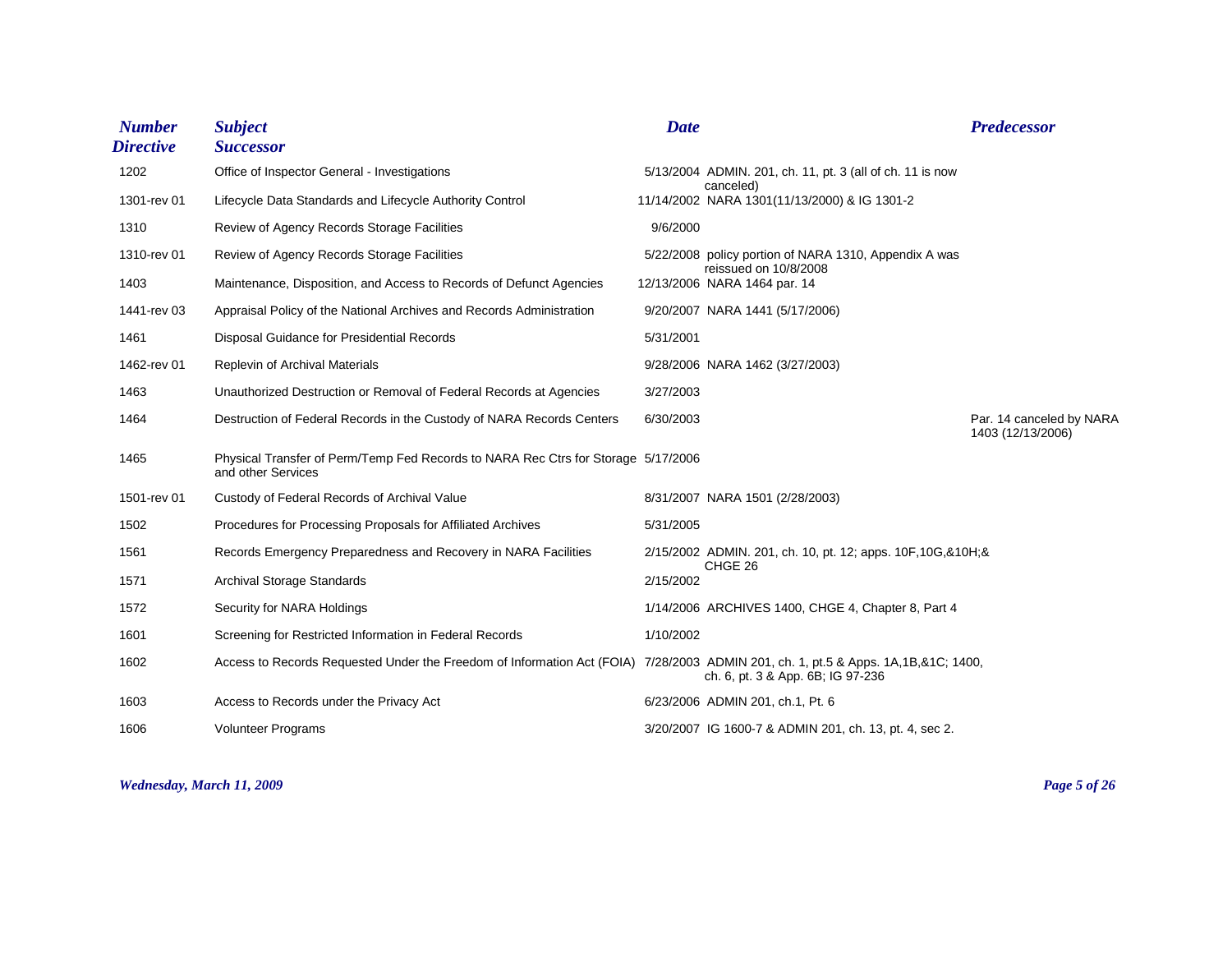| <b>Number</b><br><b>Directive</b> | <b>Subject</b><br><b>Successor</b>                                                    | <b>Date</b>          |                                 | <b>Predecessor</b>                                            |
|-----------------------------------|---------------------------------------------------------------------------------------|----------------------|---------------------------------|---------------------------------------------------------------|
| 1651                              | Closure of Research Facilities on Certain Saturdays                                   | 10/19/2000           |                                 |                                                               |
| 1653-rev 03                       | <b>NARA Reproduction Fee Schedule</b>                                                 |                      | 9/26/2007 NARA 1653 (9/27/2005) |                                                               |
| 1701                              | Loans of Holdings in NARA's Physical and Legal Custody                                |                      |                                 | 9/1/1999 IG 98-218; ADMIN. 201, ch. 13, par. 141 & fig. 13-4; |
| 1702                              | Transporting Holdings in NARA's Physical and Legal Custody                            | 9/1/1999             |                                 | 1400, ch. 7, pt. 5 & app. 7T, ch. 10, pars. 9&12;             |
| FILES 203 CHGE                    | NARA Files Maintenance and Records Disposition Manual 7/12/2000                       |                      |                                 | FILES 203, CHGEs 1, 4, & 5                                    |
| 6<br>FILES 203 CHGE               | NARA Files Maintenance and Records Disposition Manual                                 |                      | 4/30/2002                       |                                                               |
| FILES 203 CHGE                    | NARA Files Maintenance and Records Disposition Manual                                 |                      | 5/8/2003                        |                                                               |
| 8<br>FILES 203 CHGE<br>9          | NARA Files Maintenance and Records Disposition Manual                                 |                      | 7/15/2004                       |                                                               |
| <b>Active</b>                     | <b>Interim</b>                                                                        |                      |                                 |                                                               |
| 0106-09                           | FY 2008 Office Performance Reporting                                                  | 11/14/2007 IG 106-08 |                                 |                                                               |
| 0108-02                           | NA Form 2019, Class Evaluation                                                        | 10/30/2003 IG 108-1  |                                 |                                                               |
| 0108-03                           | Using the NARA Customer Comment Form                                                  | 5/12/2004            |                                 |                                                               |
| 0200-01                           | <b>Purchasing Business Cards</b>                                                      | 4/4/2002             |                                 |                                                               |
| 0200-02                           | Archives II Communications Systems                                                    | 6/7/2002             |                                 |                                                               |
| 0200-08                           | Use of Public Spaces and Conference Rooms at the National Archives<br><b>Building</b> | 9/7/2007 ig 200-6    |                                 |                                                               |
| 0200-09                           | <b>Purchase of Stack Coats</b>                                                        | 8/4/2008             |                                 |                                                               |
| 0203-01                           | <b>Record Copies of NARA Publications</b>                                             | 2/15/2002            |                                 |                                                               |
| 0203-02                           | Records of Conferences, Symposia, Ceremonies, and Events                              | 9/27/2002            |                                 |                                                               |
| 0233-1                            | Food and Drink near Archival and Records Center Holdings                              |                      |                                 | 10/4/2005 ADMIN 201, ch. 10, Part 9, par. 120                 |
| 0273-01                           | Suitability Determinations for Incumbents in IT Positions                             | 1/14/2004            |                                 |                                                               |
| 0275-01                           | Application Process for NARA Federal Identity Cards (FIC)                             | 10/19/2005           |                                 |                                                               |

*Wednesday, March 11, 2009 Page 6 of 26*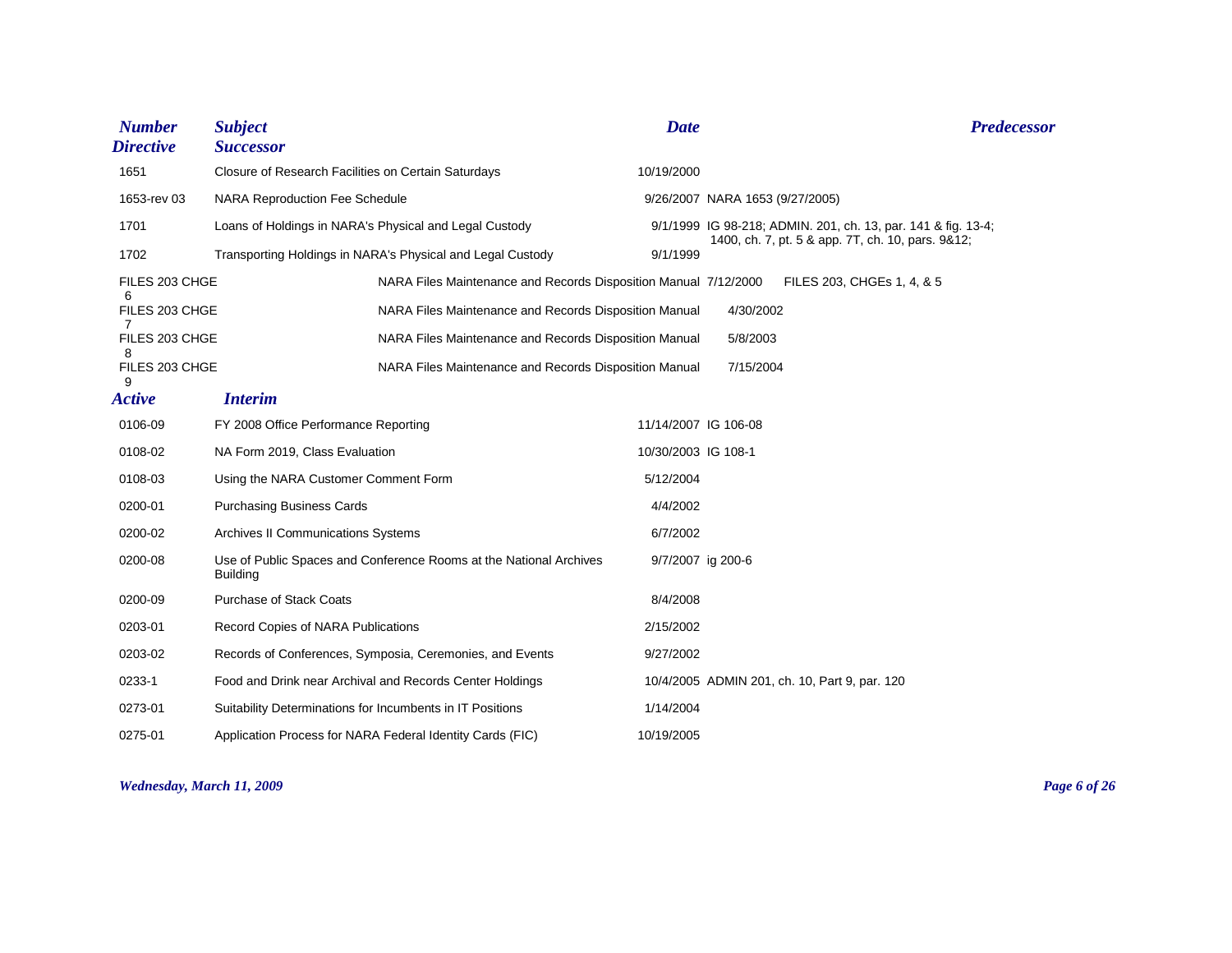| <b>Number</b><br><b>Directive</b> | <b>Subject</b><br><b>Successor</b>                                                                              | <b>Date</b>        |                                                                    | <b>Predecessor</b>                               |
|-----------------------------------|-----------------------------------------------------------------------------------------------------------------|--------------------|--------------------------------------------------------------------|--------------------------------------------------|
| 0278-01                           | Inspection of Personal Property at NARA Facilities                                                              | 5/3/2006           |                                                                    |                                                  |
| 0282-01                           | <b>Transportation Benefits</b>                                                                                  | 2/19/1999          |                                                                    |                                                  |
| 0285-01                           | Direct Deposit/Electronic Funds Transfer (EFT) of Employee Salary, Travel,<br>Award, and Miscellaneous Payments | 6/29/2001          |                                                                    |                                                  |
| 0300-01                           | NARA Personnel Manual, ch. 752, Disciplinary and Adverse Actions                                                | 7/13/1999          |                                                                    |                                                  |
| 0300-07                           | Linking Performance Plans to Strategic Goals                                                                    | 3/6/2001           |                                                                    |                                                  |
| 0300-12                           | Supervisory Certification for Within-Grade Increases                                                            | 8/2/2001           |                                                                    |                                                  |
| 0300-16                           | <b>Preparing Achievement Award Certificates</b>                                                                 | 1/31/2002          |                                                                    |                                                  |
| 0300-17                           | Flexitour                                                                                                       | 3/29/2002          |                                                                    |                                                  |
| 0300-19                           | Violence in the Workplace                                                                                       | 9/13/2002          |                                                                    |                                                  |
| 0300-23                           | Uniform Performance Appraisal Periods                                                                           |                    | 5/22/2003 IG 300-20                                                |                                                  |
| 0300-24                           | Annual Awards Ceremony                                                                                          | 2/13/2004          |                                                                    |                                                  |
| 0300-26                           | <b>Accretion of Duties Promotions</b>                                                                           |                    | 9/16/2004 IG 98-159                                                |                                                  |
| 0300-27                           | Mid-Year Progress Reviews                                                                                       | 6/22/2005          |                                                                    |                                                  |
| 0300-29                           | Management of Personnel Resources                                                                               | 2/13/2006 IG 300-3 |                                                                    |                                                  |
| 0300-30                           | Policy Statements on EEO, Diversity, Sexual Harassment                                                          |                    | 3/8/2006 IG's 97-171 & 98-195                                      |                                                  |
| 0300-32                           | Flexiplace                                                                                                      |                    | 8/8/2006 IG 300-28                                                 | Section 14(d) of this<br>guidance is canceled by |
| 0300-33                           | Assignment and Deployment of Emergency Employees and Mission Critical 12/22/2006<br><b>Emergency Employees</b>  |                    |                                                                    |                                                  |
| 0300-34                           | Maxiflex Work Schedules for Senior Executive Service (SES) and SL Staff                                         |                    | 3/12/2007 IG 300-11                                                |                                                  |
| 0300-35                           | Compensatory Time Off                                                                                           | 7/13/2007          |                                                                    |                                                  |
| 0300-36                           | Service Credit During a Reduction-In-Force (RIF)                                                                |                    | 9/10/2007 Personnel Manual (Personnel 300) Chapter 430<br>par. 148 |                                                  |

*Wednesday, March 11, 2009 Page 7 of 26*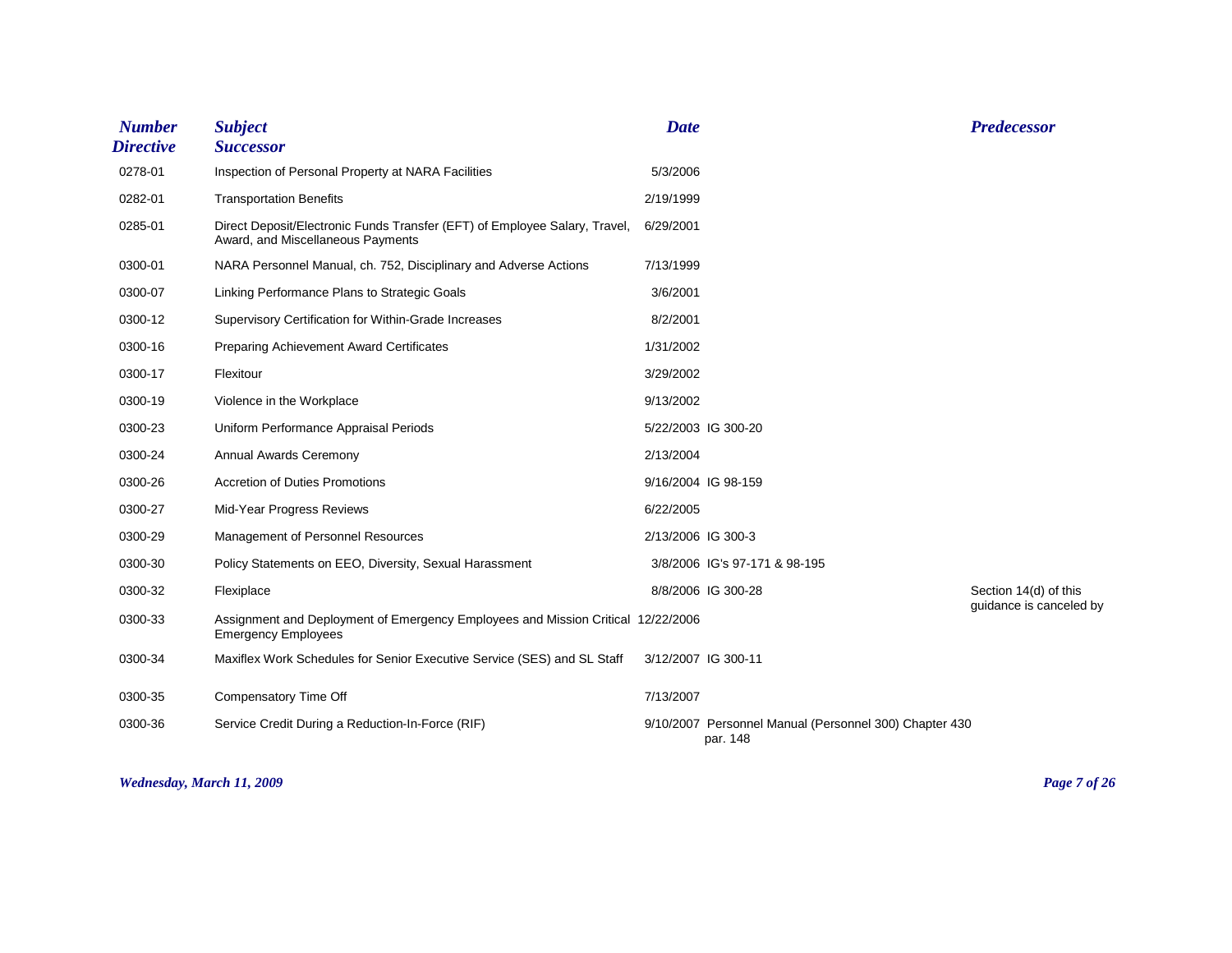| <b>Number</b><br><b>Directive</b> | <b>Subject</b><br><b>Successor</b>                                                                                              | <b>Date</b>          | <b>Predecessor</b>                                                                     |  |
|-----------------------------------|---------------------------------------------------------------------------------------------------------------------------------|----------------------|----------------------------------------------------------------------------------------|--|
| 0300-37                           | NARA Personnel Manual, ch. 752, Disciplinary and Adverse Actions                                                                | 10/12/2007 IG 300-14 |                                                                                        |  |
| 0300-38                           | Long-Distance Flexiplace Arrangements                                                                                           |                      | 10/24/2008 Section 14(d) of IG 300-32                                                  |  |
| 0400-02                           | Formats for Submission of Review and Certification of Trust Fund and Gift Fund 1/22/2003 IG 95-157<br><b>Accounting Reports</b> |                      |                                                                                        |  |
| 0400-05                           | Capitalization Policy for NARA Assets                                                                                           | 3/7/2005 IG 400-3    |                                                                                        |  |
| 0400-08                           | Quarterly Reconciliation of Open Items for all NARA Funds                                                                       | 12/19/2006 IG 400-07 |                                                                                        |  |
| 0401-1                            | Refreshments at NARA Awards Ceremonies                                                                                          | 8/22/2008 400-10     |                                                                                        |  |
| 0402-01                           | Recording Costs Appropriately to the Revolving Fund or to the Operating<br><b>Expenses Fund</b>                                 | 4/4/2000             |                                                                                        |  |
| 0402-02                           | Pegasys Requirements for Additional Accounting Information, Accounting<br>Templates, and Changes in Forms                       | 2/7/2001             |                                                                                        |  |
| 0402-04                           | Guidelines for NARA Facilities' Funding Requirements                                                                            | 11/10/2004 IG 402-3  |                                                                                        |  |
| 0402-06                           | Electronic Approval of Purchase Card Statements Beginning FY 2006                                                               | 7/19/2005            |                                                                                        |  |
| 0501-02                           | Accepting and Processing Purchase Card Orders from Federal Government 10/25/2000<br>Agencies                                    |                      |                                                                                        |  |
| 0601-01                           | Mandatory Use of the Government Travel Card; Reimbursement of Travel<br>Expenses                                                | 12/23/1999 IG 99-002 |                                                                                        |  |
| 0601-10                           | Travel Fees, Local Travel and Miscellaneous Reimbursement Policy<br>Changes                                                     | 10/29/2008           |                                                                                        |  |
| 0741-1A                           | Changes to the Public Transit Subsidy Program                                                                                   | 2/5/2009 IG 741-1    |                                                                                        |  |
| 0800-01                           | Data/Telecommunications Cabling Installation Requests                                                                           | 2/5/2002             |                                                                                        |  |
| 0800-02                           | Authority to Approve the Transfer, Accessioning, or Disposal of NARA<br>Records                                                 |                      | 5/28/2004 FILES 203 - ch. 6, pars. 16a (part); 16b, & 17; ch. 7,<br>app. 7C, items 5&6 |  |
| 0801-02                           | Review of Information Technology Investments                                                                                    |                      | 7/6/2006 NARA 801, 08/18/2003                                                          |  |
| 0804-01                           | Disposition of electronic copies of Federal records created and maintained by 3/1/2000<br><b>NARA</b>                           |                      |                                                                                        |  |

#### *Wednesday, March 11, 2009 Page 8 of 26*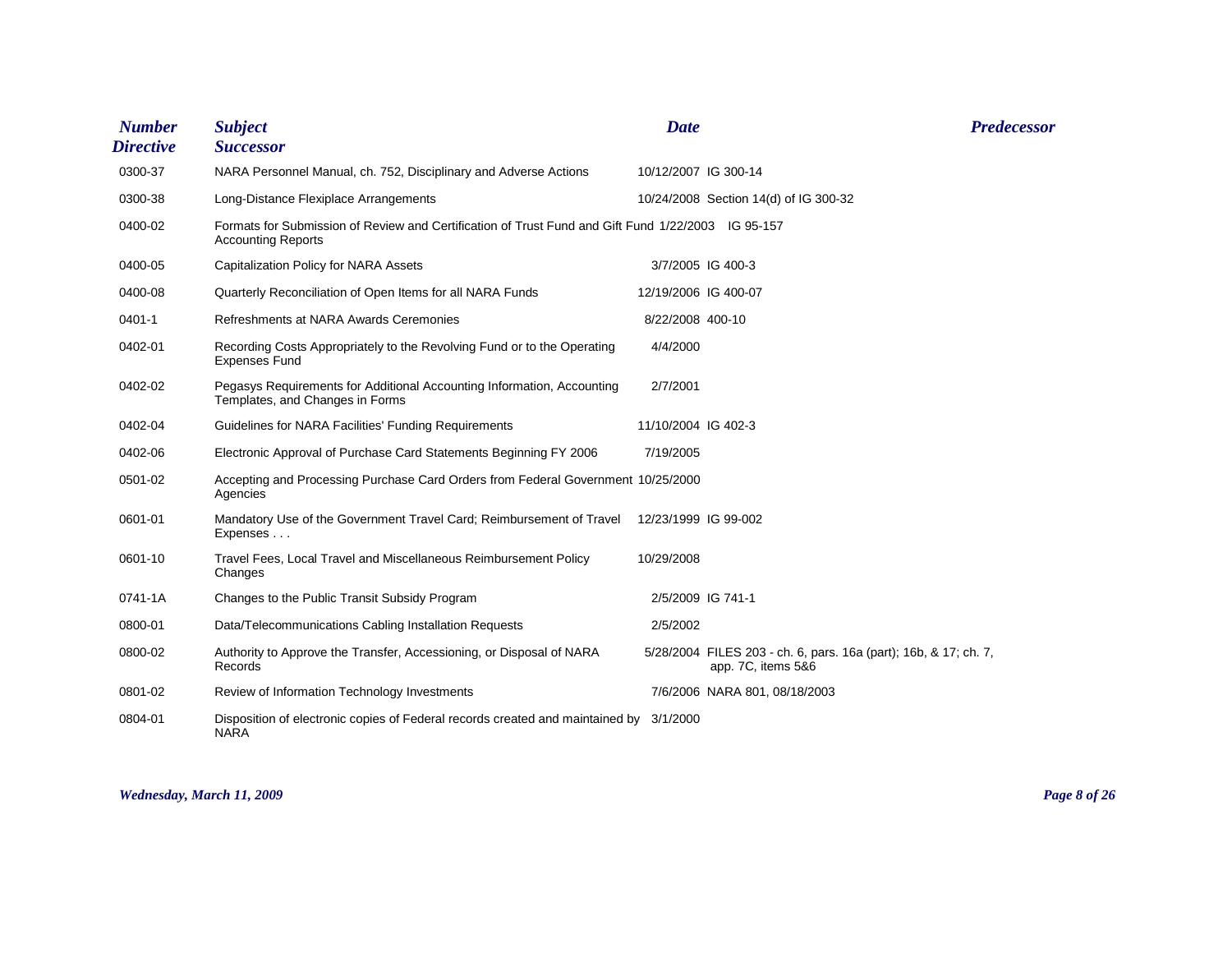| <b>Number</b><br><b>Directive</b> | <b>Subject</b><br><b>Successor</b>                                                                                                            | <b>Date</b>         |                                                                                                      | <b>Predecessor</b> |
|-----------------------------------|-----------------------------------------------------------------------------------------------------------------------------------------------|---------------------|------------------------------------------------------------------------------------------------------|--------------------|
| 0804-02                           | <b>NARANET Password Requirements</b>                                                                                                          | 12/11/2001          |                                                                                                      |                    |
| 0806-01                           | Office of Inspector General (OIG) Implementation of Information Quality<br>Guidelines                                                         | 9/27/2002           |                                                                                                      |                    |
| 0810-1                            | Project Management for Information Technology (IT) Projects                                                                                   | 12/28/2005          |                                                                                                      |                    |
| 0811-02                           | Posting Finding Aids on the NARA Web Site until ARC Implementation                                                                            | 4/23/2002           |                                                                                                      |                    |
| 0823-01                           | Implementing Records Retention Bands Authorized in the NARA Records<br>Schedule                                                               | 8/17/2004           |                                                                                                      |                    |
| 0824-01                           | Archives II Records Staging Area                                                                                                              | 8/9/2006            |                                                                                                      |                    |
| 0825-01                           | Holds for Operational Records and Other Related Documentary Materials                                                                         |                     | 10/23/2006 Par. 21 of FILES 203, Chapter 6 (Records<br>Disposition), Part 2 (Disposition Procedures) |                    |
| 1100-02                           | Federal Agency Employee Contacts With Presidential Campaigns                                                                                  |                     | 5/30/2008 Interim Guidance 1100-01                                                                   |                    |
| 1108-01                           | Partial Reimbursement of Professional Liability Insurance Costs                                                                               | 1/26/2005           |                                                                                                      |                    |
| 1600-02                           | <b>Investigations of Terrorist Activity</b>                                                                                                   | 11/20/2001          |                                                                                                      |                    |
| 1600-03                           | Access to Archival Materials in the Context of Concern about Terrorism                                                                        |                     | 1/3/2002 IG 1600-1                                                                                   |                    |
| 1600-04                           | <b>Research Application Procedures</b>                                                                                                        | 1/14/2002           |                                                                                                      |                    |
| 1603-01                           | Initial Privacy Reviews and Privacy Impact Assessments                                                                                        | 9/26/2006           |                                                                                                      |                    |
| 1603-02                           | <b>External Breach Notification</b>                                                                                                           | 9/20/2007           |                                                                                                      |                    |
| 1603-03                           | Rules of Behavior Relating to the PII                                                                                                         | 10/1/2007           |                                                                                                      |                    |
| 1605-2                            | Special Access by Gov't Officials to Class, Unclass, Closed Records                                                                           | 3/21/2006           |                                                                                                      |                    |
| 1605-3                            | Handling of Publicly Available Records W/drawn for Classification Purposes                                                                    | 10/2/2006 IG 1605-1 |                                                                                                      |                    |
| 1611-01                           | Overdue, Damaged, and Missing Loans of Holdings in NARA's Physical and 6/15/2007 Pars. 1701 pars. 1701.8 and 1701.21 in NARA<br>Legal Custody |                     | 1701                                                                                                 |                    |
| 1653-01                           | NARA Fees for Reproductions of Archival Official Military Personnel Files                                                                     | 9/24/2007           |                                                                                                      |                    |

#### *Wednesday, March 11, 2009 Page 9 of 26*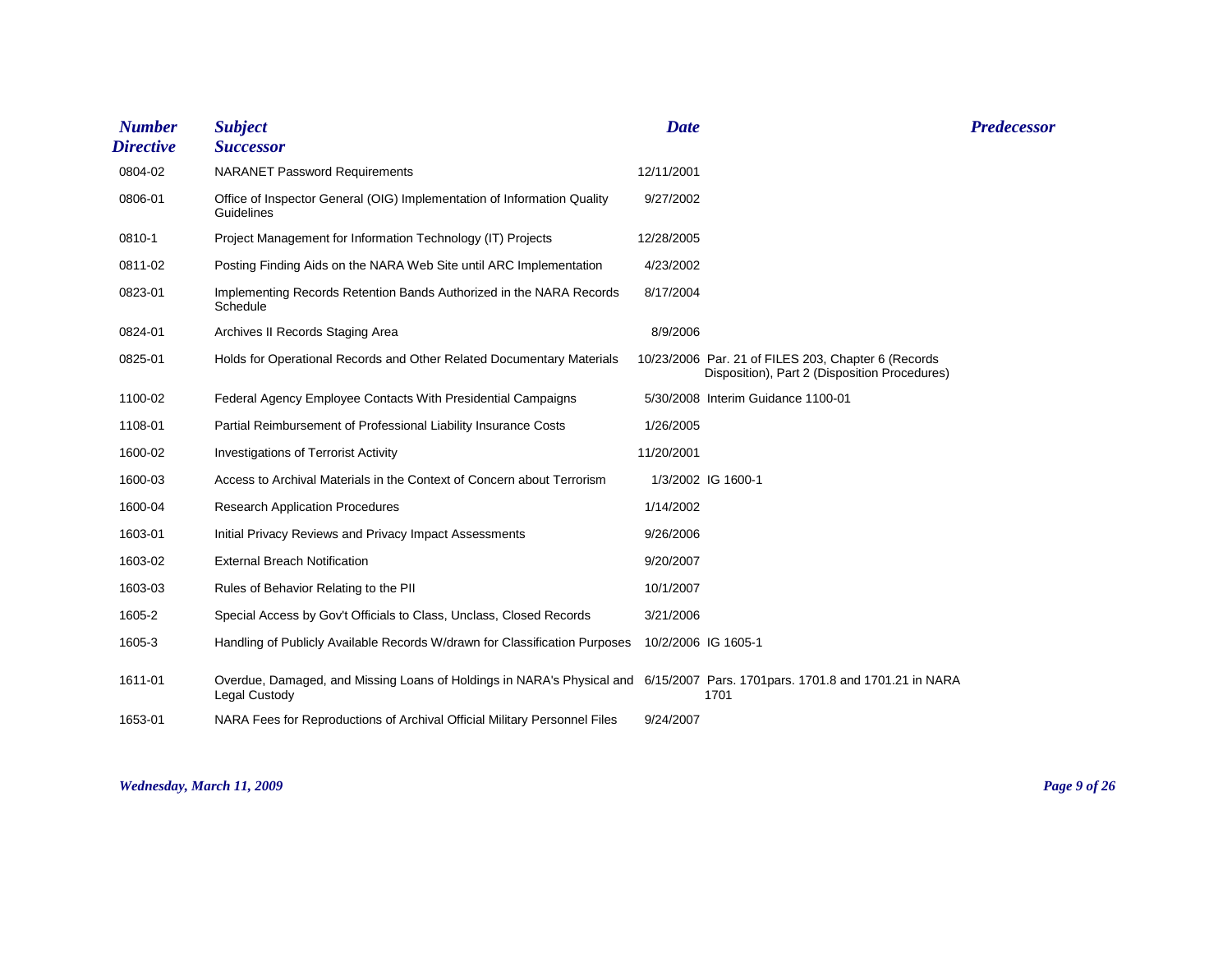| <b>Number</b><br><b>Directive</b> | <b>Subject</b><br><b>Successor</b>                                                                  | <b>Date</b>                               | <b>Predecessor</b> |
|-----------------------------------|-----------------------------------------------------------------------------------------------------|-------------------------------------------|--------------------|
| 1653-02                           | <b>NARA Digital Fees</b>                                                                            | 10/25/2007                                |                    |
| 1653-03                           | Digitial Fees for Presidential Libraries                                                            | 3/13/2008                                 |                    |
| 1653-06                           | Fees for Reproductions of Accessioned Draft Registration Cards and<br><b>Naturalization Records</b> | 1/22/2009 1653-4                          |                    |
| 1801-01                           | Handling National Archives Trust Fund Deposits and Expenditures and<br>Disbursements of Income      | 4/23/2003 IG 98-206; TF 1801, ch. 2, pt.3 |                    |
| 2000-039                          | Invoices Now Require Taxpayer Identification Number (TIN)                                           | 11/29/1999                                |                    |
| 2000-046                          | New Discrimination Complaint Procedures                                                             | 12/9/1999                                 |                    |
| 89-074                            | <b>NARA Awards</b>                                                                                  | 1/24/1989 85-114 (part), EPA P 9451.2     |                    |
| 89-192                            | <b>NARA Awards</b>                                                                                  | 7/21/1989                                 |                    |
| 92-142                            | <b>Commercial Driver's License Requirements</b>                                                     | 3/25/1992                                 |                    |
| 92-207                            | <b>Imprest Fund Procedures</b>                                                                      | 8/4/1992                                  |                    |
| 94-167                            | Care of the Archives II Facility                                                                    | 2/16/1994                                 |                    |
| 94-285                            | Unemployment compensation                                                                           | 5/6/1994                                  |                    |
| 94-301                            | Federal Records Centers (FRC) Storage Boxes                                                         | 5/18/1994                                 |                    |
| 94-321                            | Telephone Service Requests at Archives II                                                           | 6/3/1994                                  |                    |
| 94-353                            | <b>Archives II Elevators</b>                                                                        | 7/1/1994                                  |                    |
| 94-385                            | Federal Employee Compensation Act Program                                                           | 8/4/1994                                  |                    |
| 94-437                            | Labor Relations Obligations Relative to Reorganizations                                             | 9/13/1994                                 |                    |
| 95-040                            | FY95 copier equipment                                                                               | 10/25/1994 91-036                         |                    |
| 95-069                            | Government ID for Vehicle Operation                                                                 | 11/17/1994                                |                    |
| 95-103                            | Employee Assistance Program (EAP) Counseling                                                        | 12/6/1994                                 |                    |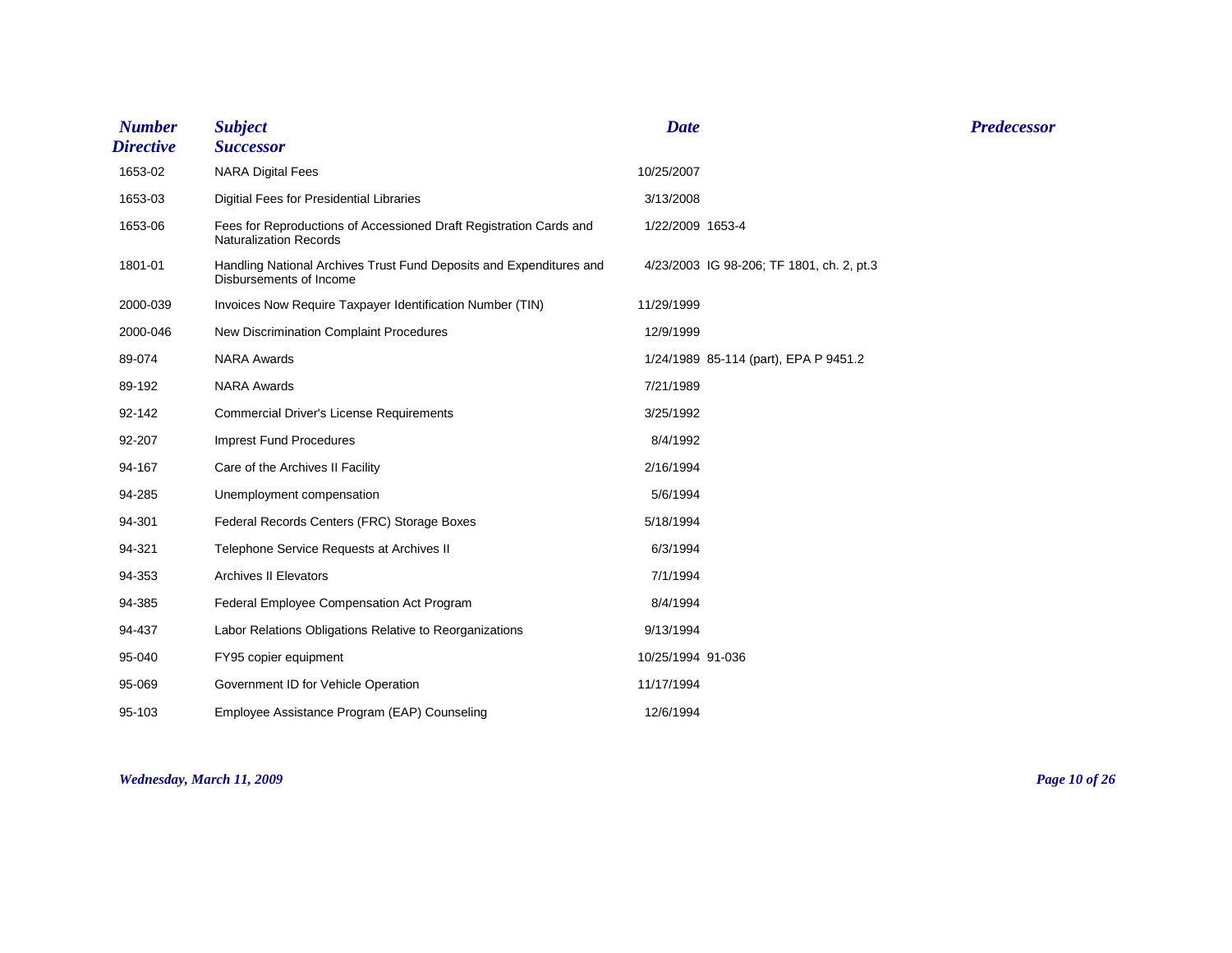| <b>Number</b><br><b>Directive</b> | <b>Subject</b><br><b>Successor</b>                             | <b>Date</b>                                         | <b>Predecessor</b> |
|-----------------------------------|----------------------------------------------------------------|-----------------------------------------------------|--------------------|
| 95-105                            | Alternative Work Schedules (AWS)                               | 12/7/1994 93-323, 93-356; 94-455, 94-456            |                    |
| 95-118                            | Fax-on-demand                                                  | 12/20/1994                                          |                    |
| 95-125                            | Alternative Work Schedules (AWS) -Holidays                     | 12/27/1994                                          |                    |
| 95-157                            | Financial Reports Review and Certification                     | 2/24/1995 ADMIN. 201, ch. 10, pt. 11, pars. 148-160 |                    |
| 95-165                            | <b>Business Reply Mail (BRM)</b>                               | 4/10/1995                                           |                    |
| 95-228                            | Appropriate use of NARA automated systems                      | 5/23/1995                                           |                    |
| 95-237                            | Requirement for Direct DepositSalary Payments                  | 5/25/1995 95-002                                    |                    |
| 95-321                            | Use of Cost Codes for Postage Reporting                        | 8/23/1995                                           |                    |
| 95-357                            | <b>International Mail Services</b>                             | 8/31/1995 95-242, 95-294                            |                    |
| 95-393                            | Drug-Free Workplace Plan                                       | 11/3/1995                                           |                    |
| 96-028                            | Change to Personnel 300, Chapter 430                           | 11/3/1995                                           |                    |
| 96-170                            | Acceptance of honoraria                                        | 5/7/1996 95-196                                     |                    |
| 97-164                            | External policy development and clearance                      | 5/16/1997                                           |                    |
| 97-180                            | Notifying candidates of selection/nonselection                 | 6/18/1997                                           |                    |
| 97-184                            | Welfare to Work Initiative                                     | 6/26/1997                                           |                    |
| 97-203                            | Controlling funds - NARA recycling program                     | 7/30/1997                                           |                    |
| 97-213                            | Processing of New Employees                                    | 8/20/1997                                           |                    |
| 98-029                            | <b>Granting Quality Step Increases</b>                         | 11/20/1997                                          |                    |
| 98-116                            | <b>Transportation Services Relocation</b>                      | 3/2/1998                                            |                    |
| 98-205                            | Policy on funding programs and staff in Presidential Libraries | 8/5/1998                                            |                    |
| 98-223                            | The Archivist's authority to name buildings and spaces         | 8/27/1998                                           |                    |

#### *Wednesday, March 11, 2009 Page 11 of 26*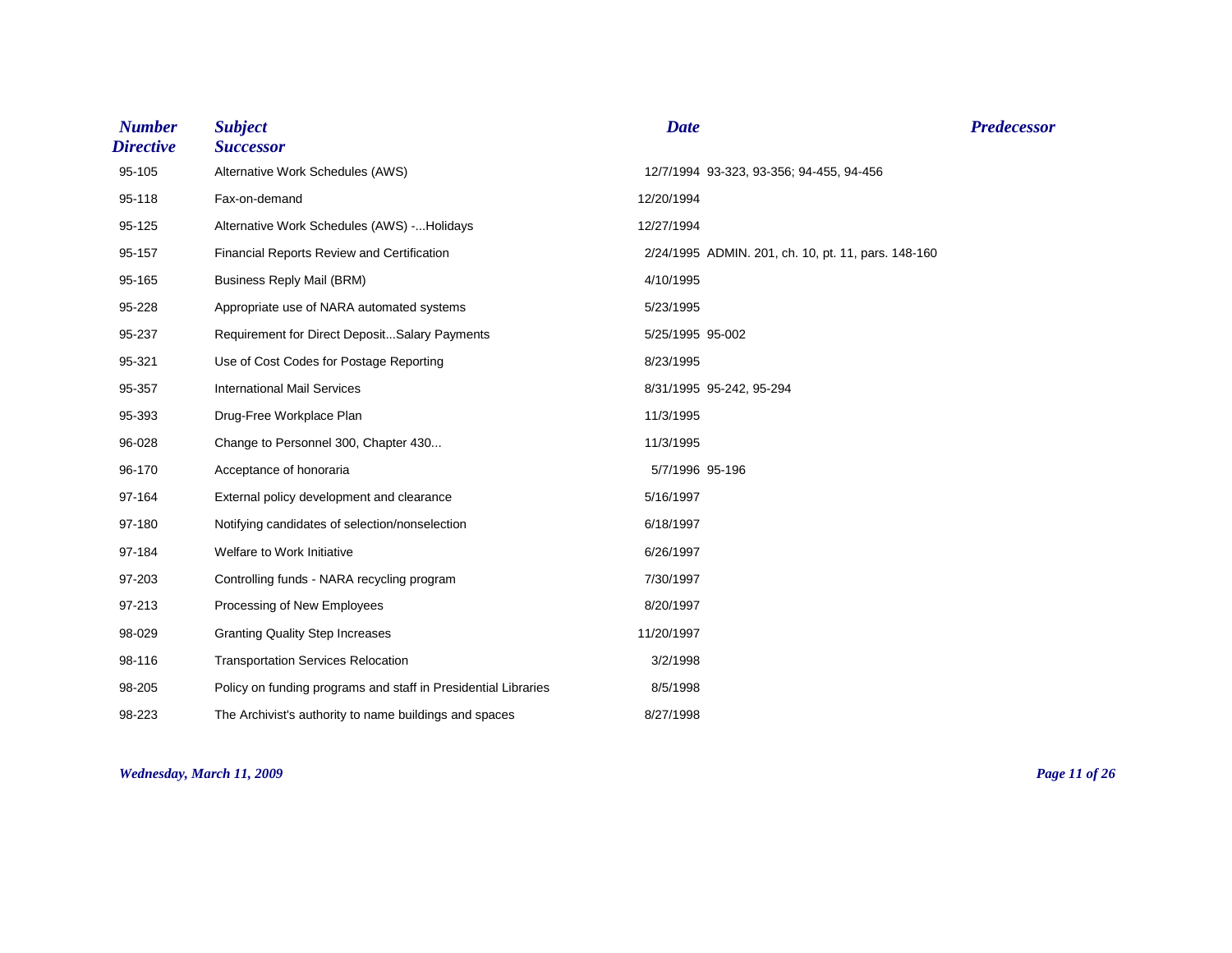| <b>Number</b><br><b>Directive</b> | <b>Subject</b><br><b>Successor</b>                                                                                               | <b>Date</b> |                                           | <b>Predecessor</b> |
|-----------------------------------|----------------------------------------------------------------------------------------------------------------------------------|-------------|-------------------------------------------|--------------------|
| 98-234                            | <b>Official NARA Representation</b>                                                                                              |             | 9/21/1998 201, ch. 19, par. 31            |                    |
| <b>Active</b>                     | <b>Supplement</b>                                                                                                                |             |                                           |                    |
| 01                                | 0201-supp1-rev NARA Style Guide                                                                                                  |             | 10/1/2003 NARA Style Guide dated 11/15/99 |                    |
| 0201-supp2                        | Guide for Preparing NARA Correspondence                                                                                          | 6/13/2005   |                                           |                    |
| 0202-supp                         | Classified Information Security Program Handbook (Supp to NARA 202)                                                              | 4/11/2007   |                                           |                    |
| 0202-supp-rev                     | Classified Information Security Program Handbook (Supp to NARA 202)                                                              |             | 12/10/2007 202 Handbook dated 4/11/2007   |                    |
| 01<br>0241-supp                   | <b>Property Managers Users Guide</b>                                                                                             | 7/15/2003   |                                           |                    |
| 0300-18-supp                      | Individual Development Plan (IDP) Resource Guide                                                                                 | 7/24/2002   |                                           |                    |
| 0501-supp                         | <b>Procurement Guide</b>                                                                                                         |             | 3/3/2003 Procurement Guide (09/18/1996)   |                    |
| 0800-03                           | Managing NARA Telephone Activities - Billing and Long Distance Telephone 7/26/2004 IGs 92-010, 92-113, 93-345<br><b>Services</b> |             |                                           |                    |
| 0801-supp1                        | <b>Investment Management Inform Process</b>                                                                                      | 7/30/2002   |                                           |                    |
| 0801-supp2                        | <b>Investment Management Learn Process</b>                                                                                       | 9/6/2002    |                                           |                    |
| 0801-supp3                        | <b>Investment Management Decide Process</b>                                                                                      | 8/18/2003   |                                           |                    |
| 0804-supp1                        | NARA IT Security Handbook - Technical Controls                                                                                   | 3/1/2002    |                                           |                    |
| 0804-supp2                        | NARA IT Security Handbook - Operations Controls                                                                                  | 3/1/2002    |                                           |                    |
| 0804-supp3                        | NARA IT Security Handbook - Management Controls                                                                                  | 3/1/2002    |                                           |                    |
| 0805-supp1                        | Systems Development Lifecycle Handbook                                                                                           | 1/25/2002   |                                           |                    |
| 0805-supp2                        | <b>Systems Development Guidelines</b>                                                                                            | 1/25/2002   |                                           |                    |
|                                   | 0807_0808_sup Definitions of Terms Used in Web Program Directives                                                                |             | 1/28/2004 NARA 807 (3/27/03), Appendix A  |                    |
| 0808-supp                         | Web Development and Content Management Training for NARA's Content<br>Authors                                                    | 11/3/2004   |                                           |                    |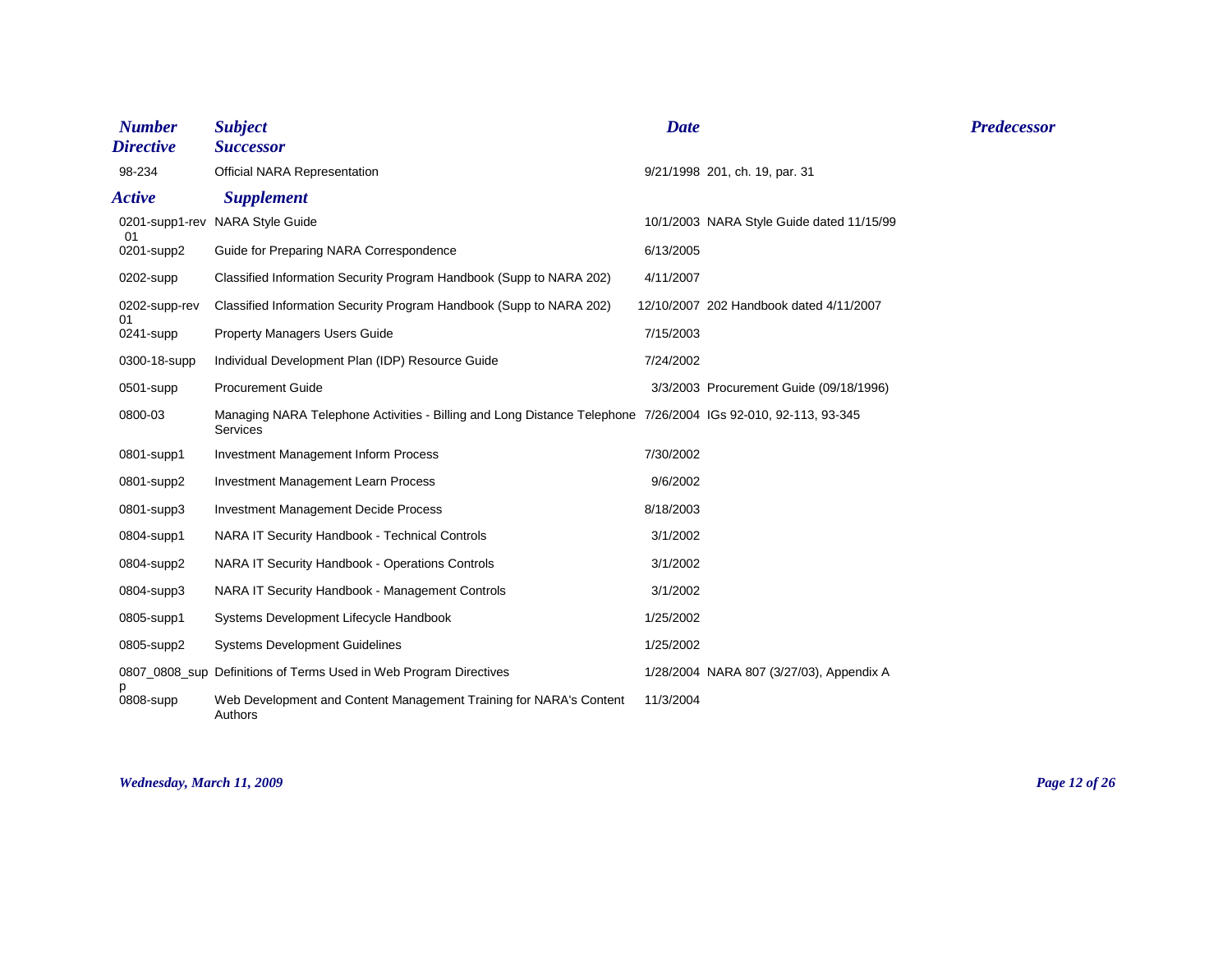| <b>Number</b>       | <b>Subject</b>                                                                                                            | <b>Date</b>                                            | <b>Predecessor</b>                           |
|---------------------|---------------------------------------------------------------------------------------------------------------------------|--------------------------------------------------------|----------------------------------------------|
| <i>Directive</i>    | <b>Successor</b>                                                                                                          |                                                        |                                              |
| $0816$ -supp        | Tech Guidelines for Digit. Archival Mater. For E-Access; Creation of Production 6/23/2004<br>Master Files - Raster Images | Materials for Electronic Access.                       | 1998 NARA Guidelines for Digitizing Archival |
| $1301$ -supp        | Lifecycle Data Requirements Guide                                                                                         | 1/18/2002 Version dated 06/2001                        |                                              |
| 1464-supp-rev<br>02 | Disposal Procedures for Temporary Records                                                                                 | 5/3/2004 Supplement of same title dated June 30, 2003. |                                              |
| $1571$ -supp        | Architectural and Design Standards for Presidential Libraries                                                             | 5/8/2008 Supplement to NARA 1571 dated 1/16/07         |                                              |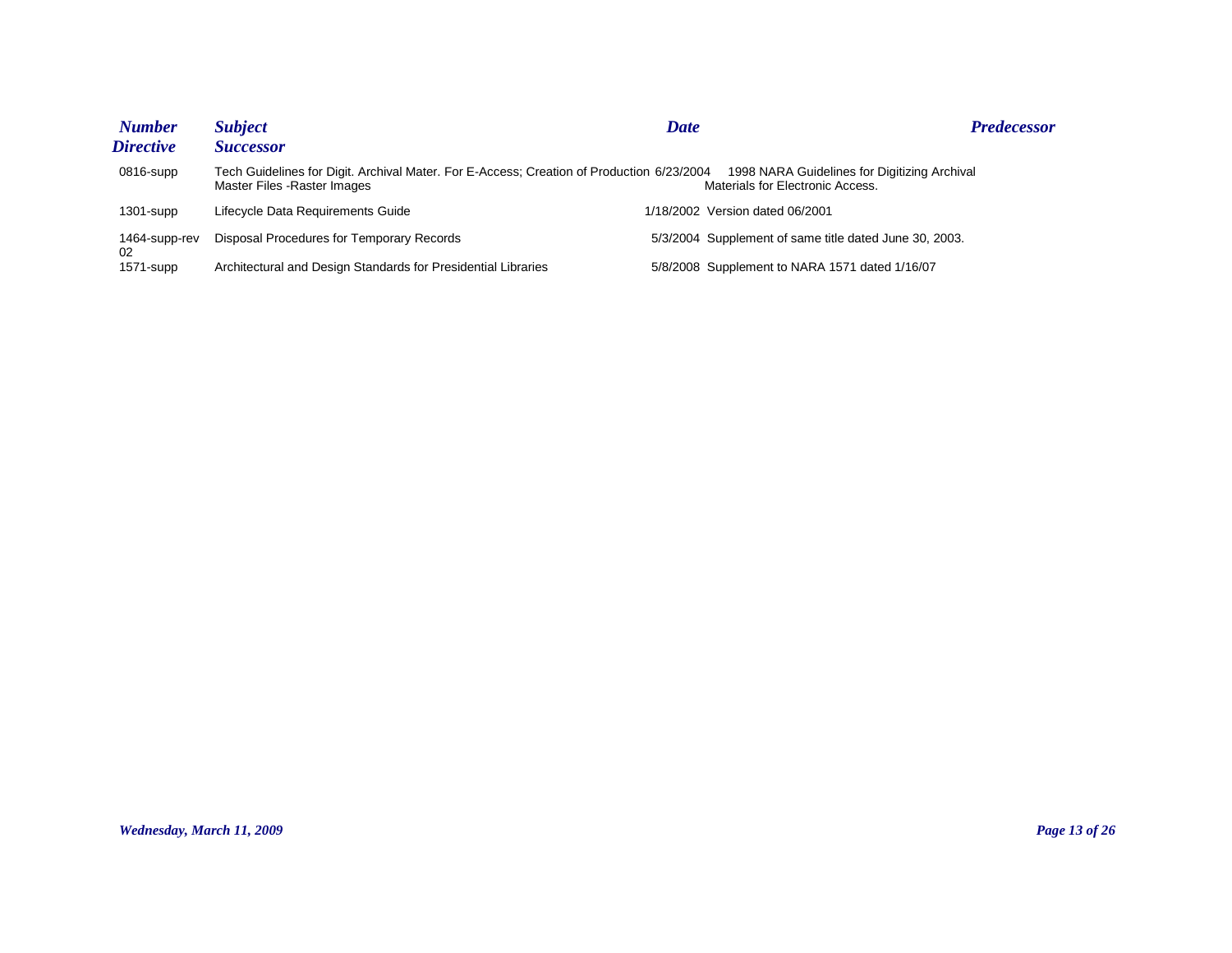| <b>Number</b><br><b>Directive</b> | <b>Subject</b><br><b>Successor</b>                                                                          | <b>Date</b>        |                                                                      | <b>Predecessor</b>      |
|-----------------------------------|-------------------------------------------------------------------------------------------------------------|--------------------|----------------------------------------------------------------------|-------------------------|
| <b>Cancelled</b>                  | <b>Directive</b>                                                                                            |                    |                                                                      |                         |
| 0101-rev 01                       | NARA Organization and Delegation of Authority                                                               |                    | 10/31/2002 Part 3 & App. B                                           |                         |
| 0101-rev 02                       | NARA Organization and Delegation of Authority                                                               |                    | 11/21/2002 Part 1 & App. B                                           |                         |
| 0101-rev 03                       | NARA Organization and Delegation of Authority                                                               |                    | 12/18/2002 Part 6 & App. B                                           |                         |
| 0101-rev 04                       | NARA Organization and Delegation of Authority                                                               |                    | 9/30/2003 Part 2 & Apps. A & B                                       |                         |
| 0101-rev 05                       | NARA Organization and Delegation of Authority                                                               |                    | 2/13/2004 Parts 1, 2, & 5                                            |                         |
| 0101-rev 06                       | NARA Organization and Delegation of Authority                                                               |                    | 6/4/2004 Part 5 & App. B                                             |                         |
| 0105                              | Approval and Use of NARA Logos                                                                              | 5/12/2003          |                                                                      | NARA 105, dated 2/27/08 |
| 0108                              | Information Collected from the Public                                                                       | 9/3/1999           |                                                                      | NARA 108, 09/03/1999    |
| 0111                              | <b>NARA Internal Directives System</b>                                                                      |                    | 2/5/1999 ADMIN. 201, ch. 2                                           | NARA 111 (10/17/2002)   |
| 0111-rev 01                       | <b>NARA Directives</b>                                                                                      |                    | 10/17/2002 NARA 111(02/05/1999)                                      | NARA 111 (07/29/2004    |
| 0111-rev 02                       | <b>NARA Directives</b>                                                                                      |                    | 7/29/2004 NARA 111 (10/17/2002)                                      | NARA 111 (04/20/2005)   |
| 0113                              | <b>NARA Notices</b>                                                                                         | 9/28/2000 IG 113-2 |                                                                      | NARA 113, 08/14/2002    |
| 0113-rev 02                       | <b>NARA Notices</b>                                                                                         |                    | 1/10/2006 NARA 113 (8/14/2002)                                       | NARA 113 (4/11/2007)    |
| 0201                              | <b>NARA Correspondence</b>                                                                                  |                    | 9/29/2003 ADMIN. 201, ch. 14, IG 94-094, & parts of IG               | NARA 201(1/28/05)       |
| 0204                              | <b>NARANET News Banner</b>                                                                                  | 7/16/2001          | 99-026                                                               | NARA 808, 1/28/04       |
| 0207                              | NARA Product Development Services (Editing, Design, and Printing Services) 4/20/2005 IG 94-235; 201, ch. 16 |                    |                                                                      | NARA 207 (8/22/2007)    |
| 0210                              | Mail Management                                                                                             |                    | 8/9/2004 ADMIN 201, Ch. 12, TF 1801, ch.8, Interim<br>Guidance 200-3 | NARA 210 (10/06/2004)   |
| 0232<br>(05/18/2005)              | Parking at the National Archives at College Park (Archives II)                                              |                    | 5/13/2004 IGs 201-1 & 96-051; and 201, ch. 10, part 8, pars.         | <b>NARA 232</b>         |
| 0232-rev 01                       | Parking at the National Archives at College Park (Archives II)                                              |                    | 108a, d, & e; and 109a & c<br>5/18/2005 NARA 232 (05/13/2004)        | NARA 232 (4/26/2006)    |

#### *Wednesday, March 11, 2009 Page 14 of 26*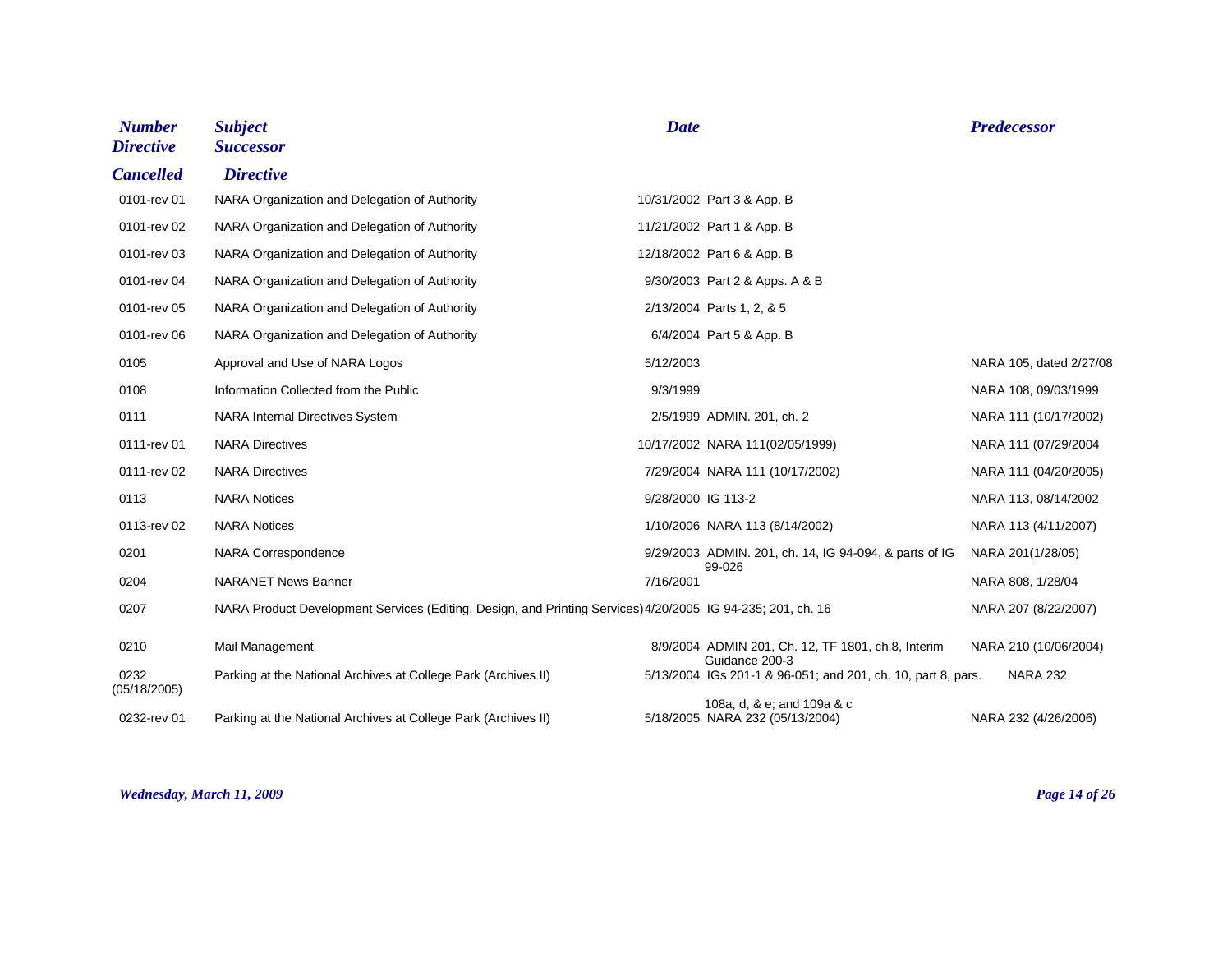| <b>Number</b>       | <b>Subject</b>                                                                                                    | <b>Date</b> |                                                                                                         | <b>Predecessor</b>    |
|---------------------|-------------------------------------------------------------------------------------------------------------------|-------------|---------------------------------------------------------------------------------------------------------|-----------------------|
| <b>Directive</b>    | <b>Successor</b>                                                                                                  |             |                                                                                                         |                       |
| 0272                | Identification and Proximity Cards at the National Archives Building and the<br>National Archives at College Park | 3/21/2001   |                                                                                                         | NARA 272 (03/17/2004) |
| 0302                | Repayment of Student Loans                                                                                        | 5/8/2002    |                                                                                                         | NARA 302 (1/3/2005)   |
| 0302-rev 01         | Repayment of Student Loans                                                                                        |             | 1/3/2005 NARA 302 (5/8/2000)                                                                            |                       |
| 0302-rev 02         | Repayment of Student Loans                                                                                        |             | 8/28/2006 ARA 302 (1/3/2005)                                                                            | NARA 302 (5/25/2007)  |
| 0304                | Absence and Leave                                                                                                 |             | 7/8/2004 PERS. 300, ch. 630; IGs 300-2, 300-6, 300-8,<br>300-9, 300-10, 93-334, 94-165, 94-184, 95-152, | NARA 304 (6/10/07)    |
| 0304-rev 01         | Absence and Leave                                                                                                 |             | 6/10/2006 NARA 304 (7/8/2004)                                                                           | NARA 304 (11/5/07)    |
| 0309<br>5/23/2008   | Spot Awards, Time Off Awards, and Nonmonetary Awards                                                              | 10/12/2000  |                                                                                                         | NARA 309 dated        |
| 0501<br>(4/11/2007) | <b>NARA Procurement</b>                                                                                           |             | 3/3/2003 ADMIN. 201, ch. 7 & ch. 1, pt. 7, par. 169; IGs 501-1 NARA 501                                 |                       |
|                     |                                                                                                                   |             | & 99-020; Proc. Guide (9/18/96)                                                                         |                       |
| 0601                | <b>NARA Travel Policy</b>                                                                                         | 8/1/2007    |                                                                                                         | NARA 601 (3/24/08)    |
| 0701                | Public Transit Subsidy Program and Qualified Transportation Fringe Benefits 5/30/2002 NARA 720 & IG 282-1         |             |                                                                                                         | NARA 701 (04/07/2005) |
| 0720                | <b>Public Transit Subsidy Program</b>                                                                             | 11/3/2000   |                                                                                                         | NARA 701 (5/30/2002)  |
| 0801                | Review of Information Technology Investments                                                                      | 4/28/1999   |                                                                                                         | NARA 801, 07/30/2002  |
| 0801-rev 01         | Review of Information Technology Investments                                                                      |             | 7/30/2002 NARA 801, 04/28/1999                                                                          | NARA 801, 09/06/2002  |
| 0801-rev 02         | Review of Information Technology Investments                                                                      |             | 9/6/2002 NARA 801, 07/30/2002                                                                           | NARA 801, 08/18/2003  |
| 0801-rev 03         | Review of Information Technology Investments                                                                      |             | 8/18/2003 NARA 801, 09/06/2002                                                                          | IG 801-2, 07/6/06     |
| 0802                | Appropriate Use of NARA Office Equipment                                                                          |             | 8/23/2000 IGs 88-091, 92-200, 95-228, & 801-1                                                           | NARA 802 (08/27/2004) |
| 0802-rev 01         | Appropriate Use of NARA Office Equipment                                                                          |             | 8/27/2004 NARA 802 (08/23/2000)                                                                         | NARA 802 (8/9/2007)   |
| 0804 - rev 01       | Information Technology (IT) Systems Security                                                                      |             | 7/18/2005 804-02, NARA 802 (3/1/02)                                                                     | NARA 804 (4/4/07)     |
| 0807                | Content Rules and Requirements for NARA Public Web Sites (Internet and<br><b>NARA-Hosted Extranets)</b>           | 3/27/2003   |                                                                                                         | NARA 807 (01/28/04)   |
| 0807-rev 01         | Content Rules and Requirements for NARA Public Web Sites (Internet and<br><b>NARA-Hosted Extranets)</b>           |             | 1/28/2004 NARA 807 (3/27/03)                                                                            | NARA 807 (3/5/07))    |

*Wednesday, March 11, 2009 Page 15 of 26*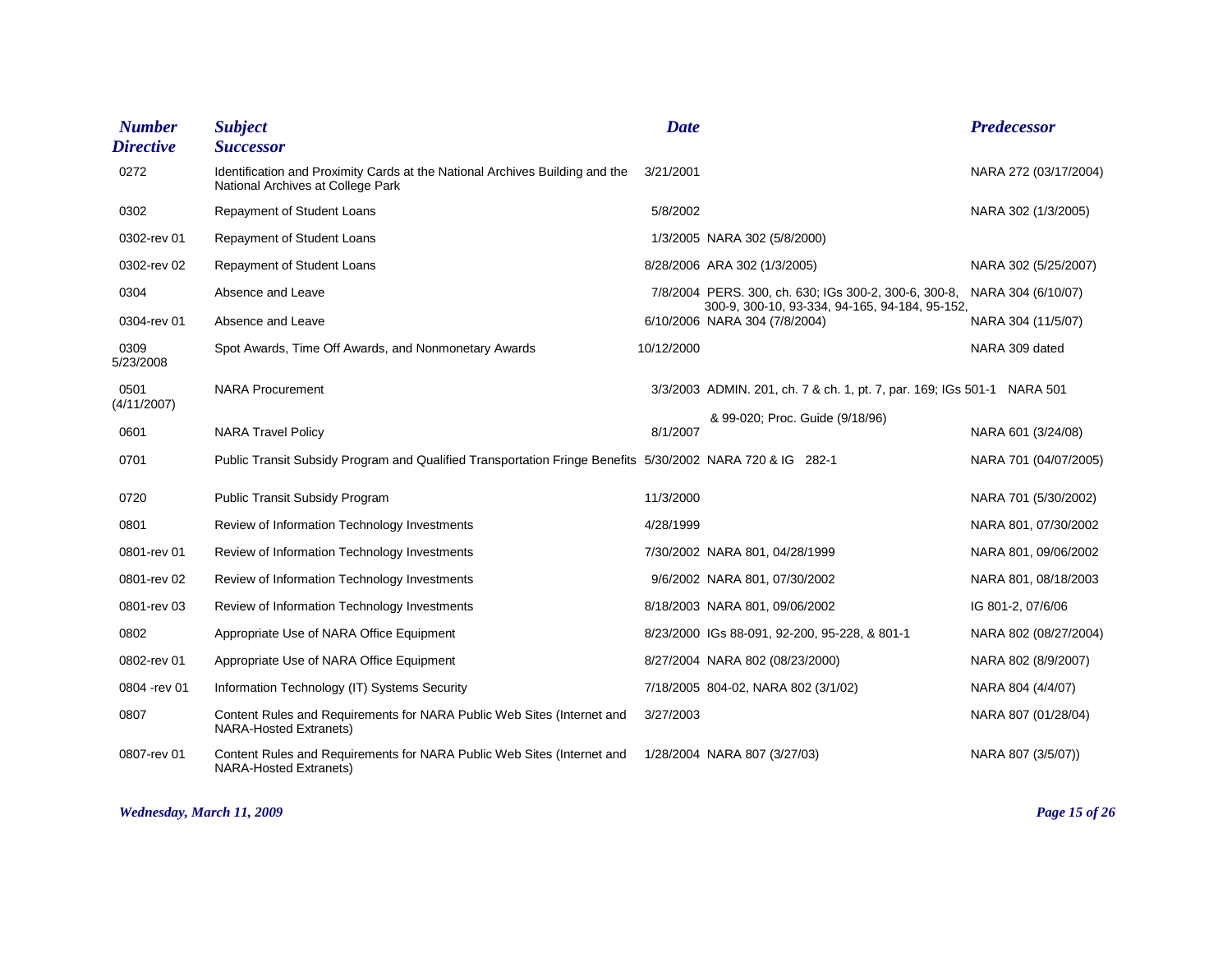| <b>Number</b><br><b>Directive</b> | <b>Subject</b><br><b>Successor</b>                                   | <b>Date</b>                      | <b>Predecessor</b>     |
|-----------------------------------|----------------------------------------------------------------------|----------------------------------|------------------------|
| 0808-rev 01                       | Content Management for NARA's Main Public Web Site and Intranet      | 1/28/2004 NARA 204, 07/16/01     | NARA 808 (5/13/04)     |
| 1301                              | Lifecycle Data Standards                                             | 11/13/2000 DATA ELEMENTS 800     | NARA 1301 (11/14/2002) |
| 1441                              | Appraisal Policy of the National Archives and Records Administration | 10/14/2003                       | NARA 1441 (12/06/2005) |
| 1441-rev 01                       | Appraisal Policy of the National Archives and Records Administration | 12/6/2005 NARA 1441(10/14/2003)  | NARA 1441 (5/17/2006)  |
| 1441-rev 02                       | Appraisal Policy of the National Archives and Records Administration | 5/17/2006 NARA 1441 (12/6/2002)  | NARA 1441 (9/20/2007)  |
| 1462                              | Replevin of Archival Materials                                       | 3/27/2003                        | NARA 1462 (9/28/2006)  |
| 1501                              | Custody of Federal Records of Archival Value                         | 2/28/2003                        | NARA 1501 (8/31/2007)  |
| 1653                              | <b>NARA Reproduction Fee Schedule</b>                                | 11/7/2000                        | NARA 1653 (01-08-2002) |
| 1653-rev 01                       | <b>NARA Reproduction Fee Schedule</b>                                | 1/8/2002 NARA 1653 (11-07-2000)  | NARA 1653 (09-07-2005) |
| 1653-rev 02                       | <b>NARA Reproduction Fee Schedule</b>                                | 9/27/2005 NARA 1653 (01-08-2002) | NARA 1653 (9/26/2007)  |
| <b>Cancelled</b>                  | <i><b>Interim</b></i>                                                |                                  |                        |
| 0102-01                           | FY 1999 Annual Performance Plan                                      | 9/29/1999                        | IG 102-2               |
| 0102-02                           | FY 2000 Annual Performance Report                                    | 9/28/2000 IG 102-1               | IG 102-3               |
| 0102-03                           | FY 2001 Annual Performance Report                                    | 9/26/2001 IG 102-2               | IG 102-4               |
| 0102-04                           | FY 2002 Annual Performance Report                                    | 9/26/2002 IG 102-3               | IG 102-5               |
| 0102-05                           | FY 2003 Annual Performance Report                                    | 10/6/2003 IG 102-5               | IG 106-5               |
| 0106-01                           | Quarterly Performance Reports to the Archivist                       | 12/21/1999                       | IG 106-2               |
| 0106-02                           | Quarterly Performance Reports to the Archivist                       | 1/3/2001 IG 106-1                | IG 106-3               |
| 0106-03                           | Quarterly Performance Reports to the Archivist                       | 12/5/2001 IG 106-2               | IG 106-4               |
| 0106-04                           | FY 2003 Quarterly Performance Reports to the Archivist               | 10/23/2002 IG 106-3              | IG 106-5               |
| 0106-05                           | FY 2004 Performance Reporting to the Archivist                       | 10/17/2003 IG 106-4              | IG 106-6               |

*Wednesday, March 11, 2009 Page 16 of 26*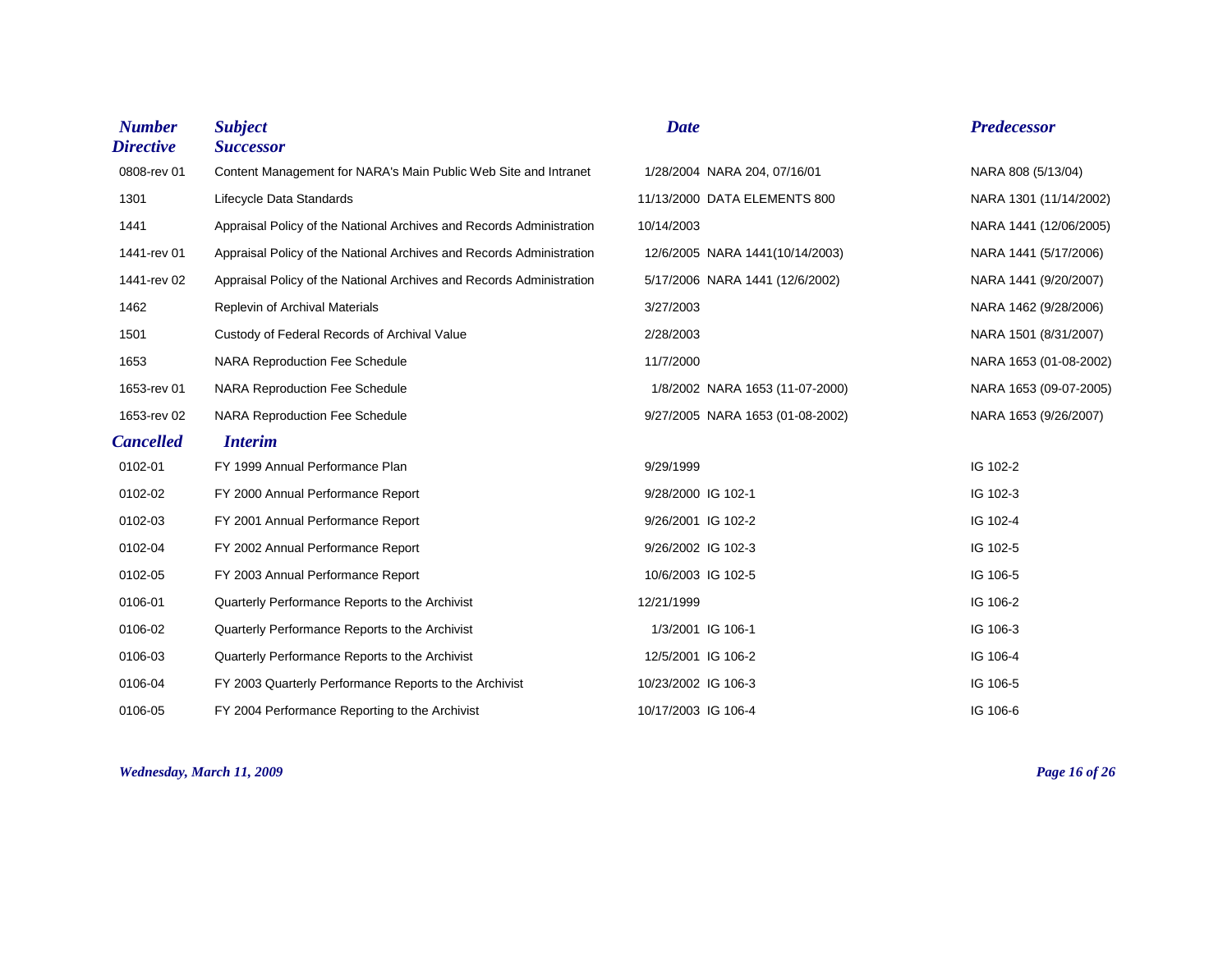| <b>Number</b><br><b>Directive</b> | <b>Subject</b><br><b>Successor</b>                                                    | <b>Date</b>                                       | <b>Predecessor</b>    |
|-----------------------------------|---------------------------------------------------------------------------------------|---------------------------------------------------|-----------------------|
| 0106-06                           | FY 2005 Performance Reporting to the Archivist                                        | 10/18/2004 IG 106-5                               | IG 106-7              |
| 0106-07                           | FY 2006 Performance Reporting to the Archivist                                        | 11/7/2005 IG 106-6                                | IG 106-7              |
| 0106-08                           | FY 2007 Performance Reporting to the Archivist                                        | 1/5/2007 IG 106-7                                 | IG 106-9              |
| 0108-01                           | NA Form 2019, Class Evaluation                                                        | 3/25/1999                                         | IG 108-2              |
| 0113-01                           | <b>NARA Notices</b>                                                                   | 2/5/1999                                          | IG 113-2              |
| 0113-02                           | <b>NARA Notices</b>                                                                   | 9/30/1999 IG 113-1                                | NARA 113 (09/28/2000) |
| 0200-03                           | NARA Policy on Handling Personal Mail                                                 | 7/15/2003 see IG 97-035                           | <b>NARA 210</b>       |
| 0200-04                           | Use of Public Spaces and Conference Rooms at the National Archives<br><b>Building</b> | 1/13/2004 ADMIN. 201, ch. 10, Pt 6, pars. 84 & 85 | IG 200-5              |
| 0200-05                           | Use of Public Spaces and Conference Rooms at the National Archives<br><b>Building</b> | 3/19/2004 IG 200-4                                | IG 200-6              |
| 0200-06                           | Use of Public Spaces and Conference Rooms at the National Archives<br><b>Building</b> | 8/13/2004 IG 200-5                                | IG 200-8              |
| 0201-01                           | Parking Control for the National Archives at College Park (Archives II)               | 9/17/1999                                         | NARA 232 (5/13/04)    |
| 0202-01                           | <b>NARA Information Security Program</b>                                              | 12/15/2004 INFO SECURITY 202, Ch. 1               | <b>NARA 202</b>       |
| 0273-2                            | Requests for a Security Clearance                                                     | 4/6/2006                                          | 273 dated 12-3-07     |
| 0300-02                           | <b>Restoring Annual Leave</b>                                                         | 10/6/1999                                         | <b>NARA 304</b>       |
| 0300-04                           | <b>Emergency Dismissal and Closure Procedures</b>                                     | 12/15/1999                                        | Notice 2001-069       |
| 0300-05                           | NARA Personnel Manual, ch. 752, Disciplinary and Adverse Actions                      | 4/6/2000                                          | IG 300-14             |
| 0300-06                           | NARA Personnel Manual, ch. 630, Absence and Leave                                     | 2/15/2001                                         | <b>NARA 304</b>       |
| 0300-08                           | Excused Absence for Preventive Health Screening                                       | 4/6/2001                                          | <b>NARA 304</b>       |
| 0300-09                           | NARA Personnel Manual, ch. 630, Absence and Leave                                     | 5/7/2001                                          | <b>NARA 304</b>       |
| 0300-10                           | Sick Leave for Family-Related Purposes; Leave for Bone Marrow and Organ<br>Donation   | 6/5/2001                                          | <b>NARA 304</b>       |

*Wednesday, March 11, 2009 Page 17 of 26*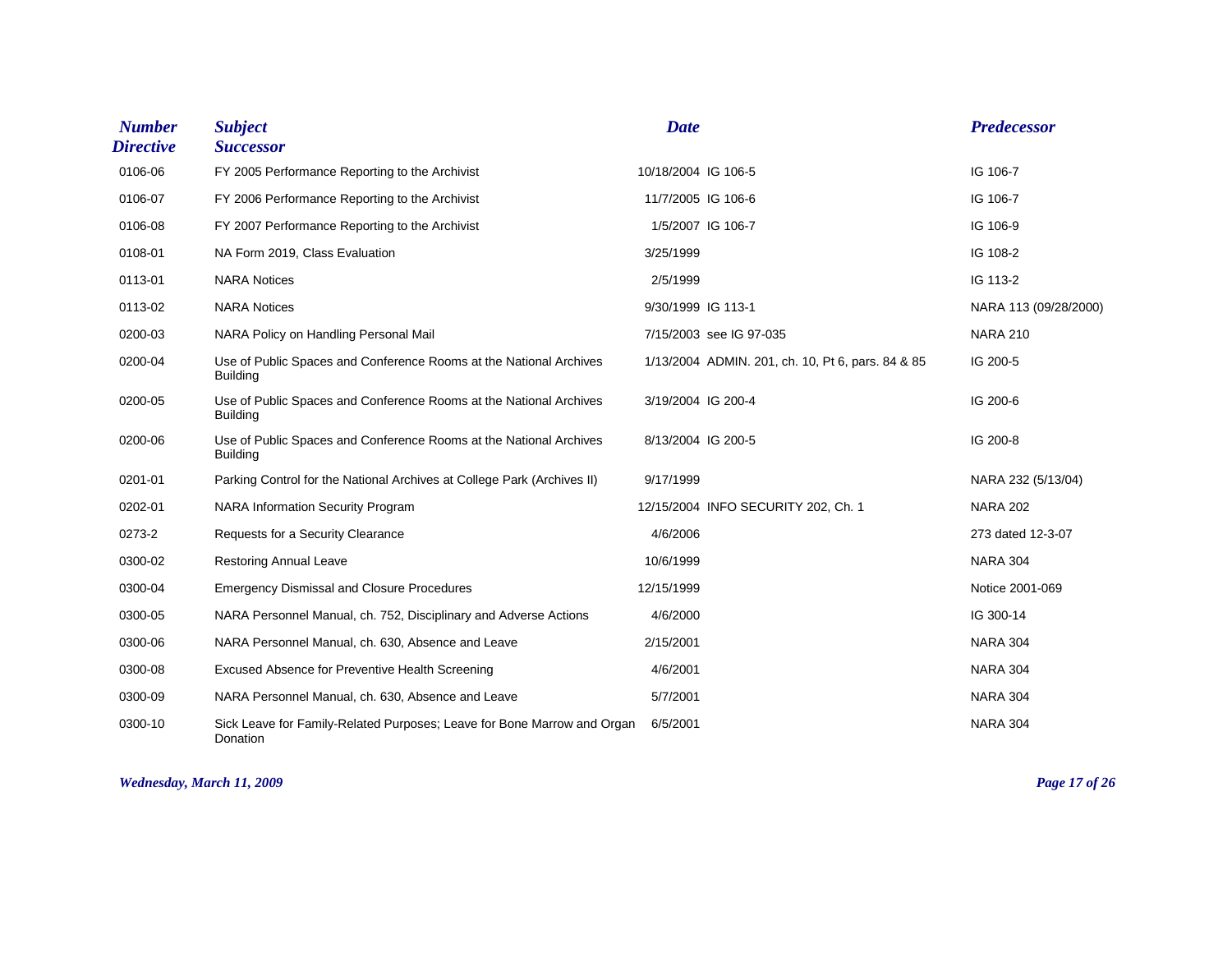| <b>Number</b><br><b>Directive</b> | <b>Subject</b><br><b>Successor</b>                                                              | <b>Date</b>             | <b>Predecessor</b>    |
|-----------------------------------|-------------------------------------------------------------------------------------------------|-------------------------|-----------------------|
| 0300-11                           | Maxiflex Work Schedules for Senior Executive Service (SES) Staff                                | 7/24/2001               | IG 300-34             |
| 0300-13                           | Flexiplace Program - Pilot Phase                                                                | 9/6/2001                | IG 300-21             |
| 0300-14                           | NARA Personnel Manual, ch. 752, Disciplinary and Adverse Actions                                | 12/14/2001 IG 300-05    | IG 300-37             |
| 0300-15                           | Uniform Performance Appraisal Rating Periods                                                    | 12/31/2001              | IG 300-20             |
| 0300-18                           | Individual Development Plans (IDPs)                                                             | 7/24/2002               | NARA 361 (04/20/05)   |
| 0300-20                           | Uniform Performance Appraisal Periods                                                           | 9/24/2002 IG 300-15     | IG 300-23             |
| 0300-21                           | Flexiplace                                                                                      | 11/14/2002 IG 300-13    | IG 300-28             |
| 0300-22                           | <b>Student Employment</b>                                                                       | 4/1/2003                | <b>NARA 311</b>       |
| 0300-25                           | <b>Wellness Pilot Program</b>                                                                   | 6/23/2004               | NARA 305 (12/20/2005) |
| 0300-28                           | Flexiplace                                                                                      | 10/19/2005 IG 300-21    | IG 300-32             |
| 0400-01                           | Reviews of NEAR Accounting Reports                                                              | 2/12/2002               | IG 400-6              |
| 0400-03                           | Capitalization Policy for NARA's Assets                                                         | 5/2/2003                | IG 400-5              |
| 0400-04                           | Refreshments at NARA Awards Ceremonies                                                          | 11/10/2003 IG 405-4     | IG 400-9              |
| 0400-06                           | Reconciliation of Open Items                                                                    | 5/11/2005 IG 400-1      | IG 400-7              |
| 0400-07                           | Quarterly Reconciliation of Open Items for all NARA Funds                                       | 7/12/2006 IG 400-06     | IG 400-08             |
| 0400-09                           | Refreshments at NARA Awards Ceremonies                                                          | 10/2/2007 IG 400-4      | IG 400-10             |
| 0400-10                           | Refreshments at NARA Awards Ceremonies                                                          | 8/18/2008 IG 400-9      | IG 401-1              |
| 0400-11                           | Paying for NARA employees to attend training                                                    | 3/28/2008               | IG 385-1              |
| 0402-03                           | Guidelines for Presidential Libraries Facilities Funding Requirements                           | 6/20/2001               | IG 402-4              |
| 0402-05                           | Recording Costs Appropriately to the Revolving Fund or to the Operating<br><b>Expenses Fund</b> | 1/26/2005 Notice 99-222 | IG 402-7              |

*Wednesday, March 11, 2009 Page 18 of 26*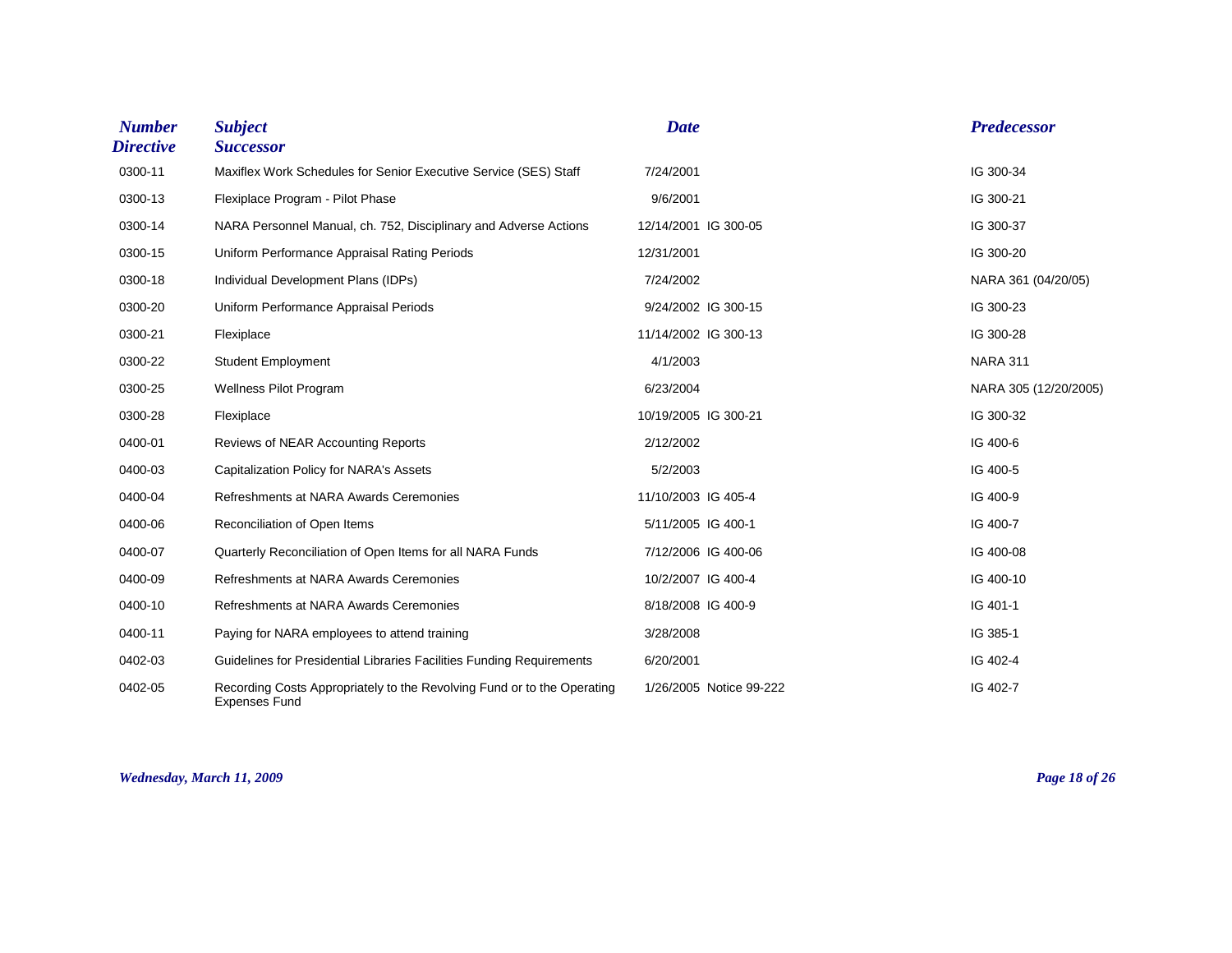| <b>Number</b>    | <b>Subject</b>                                                                                      | <b>Date</b>         |                                 | <b>Predecessor</b>       |             |
|------------------|-----------------------------------------------------------------------------------------------------|---------------------|---------------------------------|--------------------------|-------------|
| <b>Directive</b> | <b>Successor</b>                                                                                    |                     |                                 |                          |             |
| 0402-07          | Recording Costs Appropriately to the Revolving Fund or to the Operating<br><b>Expenses Fund</b>     |                     | 2/8/2007 IG 402-5               | IG 402-8                 |             |
| 0402-08          | Recording Costs Appropriately to the Revolving Fund or to the Operating<br><b>Expenses Fund</b>     | 10/2/2007 IG 402-7  |                                 | <b>NARA 416</b>          |             |
| 0405-01          | Providing Refreshments at NARA Awards Ceremonies                                                    | 9/21/2000           |                                 | IG 405-2                 |             |
| 0405-02          | Providing Refreshments at NARA Awards Ceremonies                                                    | 2/2/2001            |                                 | IG 405-3                 |             |
| 0405-03          | Providing Refreshments at NARA Awards Ceremonies                                                    | 11/16/2001 IG 405-2 |                                 | IG 405-4                 |             |
| 0405-04          | Refreshments at NARA Awards Ceremonies                                                              | 10/9/2002 IG 405-3  |                                 | IG 400-4                 |             |
| 0501-01          | Establishing and Interagency Agreement (IAA) with other Federal Agencies<br>Peforming Work for NARA | 4/26/2000           |                                 | <b>NARA 501</b>          |             |
| 0600-01          | Mandatory Use of the Travel Management System to Implement the Hotel/Motel 5/13/2002                |                     |                                 | IG 601-02                | <b>NARA</b> |
| 601 (08/1/2007)  | Fire Safety Act                                                                                     |                     |                                 |                          |             |
| 0601-02          | Potomac Falls Travel - NARA's Travel Management Center                                              | 3/5/2001            |                                 | IG 600-1                 |             |
| 0601-03          | <b>NARA Travel Policy Changes</b>                                                                   | 4/19/2001           |                                 | NARA 601 (08/1/2007)     |             |
| 0601-04          | Travel and Miscellaneous Reimbursement (TMR) System                                                 | 5/24/2001           |                                 | IG 601-6                 |             |
| 0601-05          | <b>Frequent Traveler Benefits</b>                                                                   |                     | 2/7/2002 IG 601-4               | NARA 601 (08/1/2007)     |             |
| 0601-06          | Travel and Miscellaneous Reimbursement (TMR) System                                                 |                     | 3/11/2002 IGs 2000-078 & 601-4  | IG 601-8                 |             |
| 0601-07          | Continued Use of Potomac Falls Travel Management Center (TMC)                                       | 3/21/2005           |                                 | NARA 601 (08/1/2007)     |             |
| 0601-08          | Travel and Miscellaneouse Reimbursement (TMR) Procedures                                            | 3/30/2005 IG 601-6  |                                 | NARA 601 (08/1/2007)     |             |
| 0601-09          | Procedures for Acceptance of Travel Expenses from Non-Federal Sources                               |                     | 8/4/2006 Igs 95-131 & IG 98-183 | NARA 601 (08/1/2007)     |             |
| 0701-01          | Public Transit Subsidy Program (PTSP) Cash Reimbursement                                            | 4/25/2003           |                                 | NARA 701 (04/07/2005)    |             |
| 0741-1           | Changes in Public Transit Subsidy Program                                                           | 8/28/2008           |                                 | IG 741-1A dated 2/5/2009 |             |
| 0801-01          | Analyzing the Lifecycle Benefits, Costs, and Risks of Information Technology12/31/2002              |                     |                                 | NARA 801, 08/18/2003     |             |

#### *Wednesday, March 11, 2009 Page 19 of 26*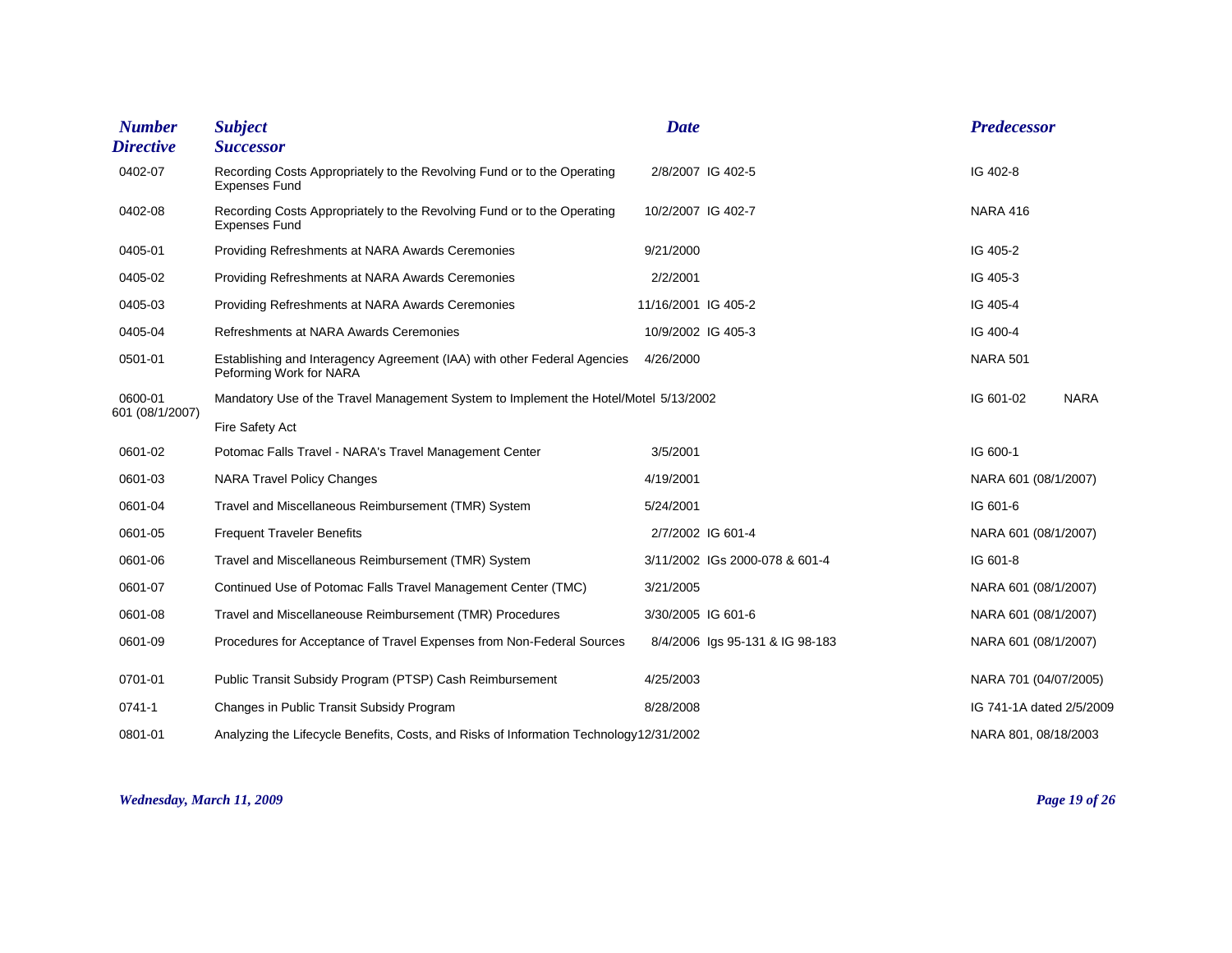| <b>Number</b><br><b>Directive</b> | <b>Subject</b><br><b>Successor</b>                                                                          | <b>Date</b> |                                                                 | <b>Predecessor</b>     |
|-----------------------------------|-------------------------------------------------------------------------------------------------------------|-------------|-----------------------------------------------------------------|------------------------|
| 0801-1                            | Use of NARA GroupWise Address Book                                                                          | 10/15/1999  |                                                                 | <b>NARA 802</b>        |
| 0811-01                           | Posting Finding Aids on the NARA Internet Web Site until ARC is Implemented 3/8/1999                        |             |                                                                 | IG 811-2               |
| 1100-01                           | Federal Agency Employee Contacts with Bush-Cheney '04                                                       | 1/22/2004   |                                                                 | 1100-02, dated 5-30-08 |
| 1100-03                           | Use of Cooperative Agreements                                                                               | 2/10/2005   |                                                                 | IG 1100-4              |
| 1301-01                           | <b>Establishing Lifecycle Authority Control Procedures</b>                                                  | 2/7/2001    |                                                                 | IG 1301-2              |
| 1301-02                           | <b>Establishing Lifecycle Authority Control Procedures</b>                                                  |             | 11/5/2001 IG 1301-1                                             | NARA 1301 (11/14/2002) |
| 1600-01                           | Access to Archival Records in the Context of the War on Terrorism                                           | 11/20/2001  |                                                                 | IG 1600-3              |
| 1600-05                           | Access to Materials Containing Classified Information in NARA Research<br>Rooms by Non-Governmental Persons | 3/31/2004   |                                                                 | <b>NARA 202</b>        |
| 1600-06                           | <b>Volunteer Programs</b>                                                                                   |             | 4/23/2004 201, ch 13, pt. 4 (except portion relating to student | IG 1600-7              |
| 1600-07                           | <b>Volunteer Programs</b>                                                                                   |             | interns)<br>12/8/2004 IG 1600-6                                 | NARA 1606 (3/20/07)    |
| 1605-1                            | Response to Withdrawal of Declassified Records From Open Shelves                                            | 3/8/2006    |                                                                 | IG 1605-3              |
| 1653-04                           | Fees for Reproductions of Draft Cards and Naturalization Records                                            | 5/1/2008    |                                                                 | 1653-6 (1-22-09)       |
| 2000-055                          | Mandatory use of e-tickets for NARA travelers                                                               | 12/17/1999  |                                                                 | NAB memo 01/26/2001    |
| 2000-078                          | Multiple Lines of Coding on Travel Documents                                                                | 1/31/2000   |                                                                 | IG 601-6               |
| 86-234                            | ADM - Personnel (Federal Records Center Awards Program)                                                     | 8/19/1986   |                                                                 | <b>NARA 309</b>        |
| 88-091                            | Use of the Government telephone system                                                                      | 2/9/1988    |                                                                 | <b>NARA 802</b>        |
| 88-123                            | ADMIN. 201, Chapter 13, Part 6                                                                              | 3/29/1988   |                                                                 | FILES 203 CHGE 6       |
| 88-177                            | Reporting Security Related Information                                                                      | 6/23/1988   |                                                                 | <b>NARA 273</b>        |
| 88-181                            | Designation of Sensitive Computer Systems                                                                   | 6/29/1988   |                                                                 | <b>NARA 804</b>        |
| 88-215                            | Acquired Immune Deficiency Syndrome (AIDS) in the Workplace                                                 | 8/5/1988    |                                                                 | NHH memo 02/09/2001    |

*Wednesday, March 11, 2009 Page 20 of 26*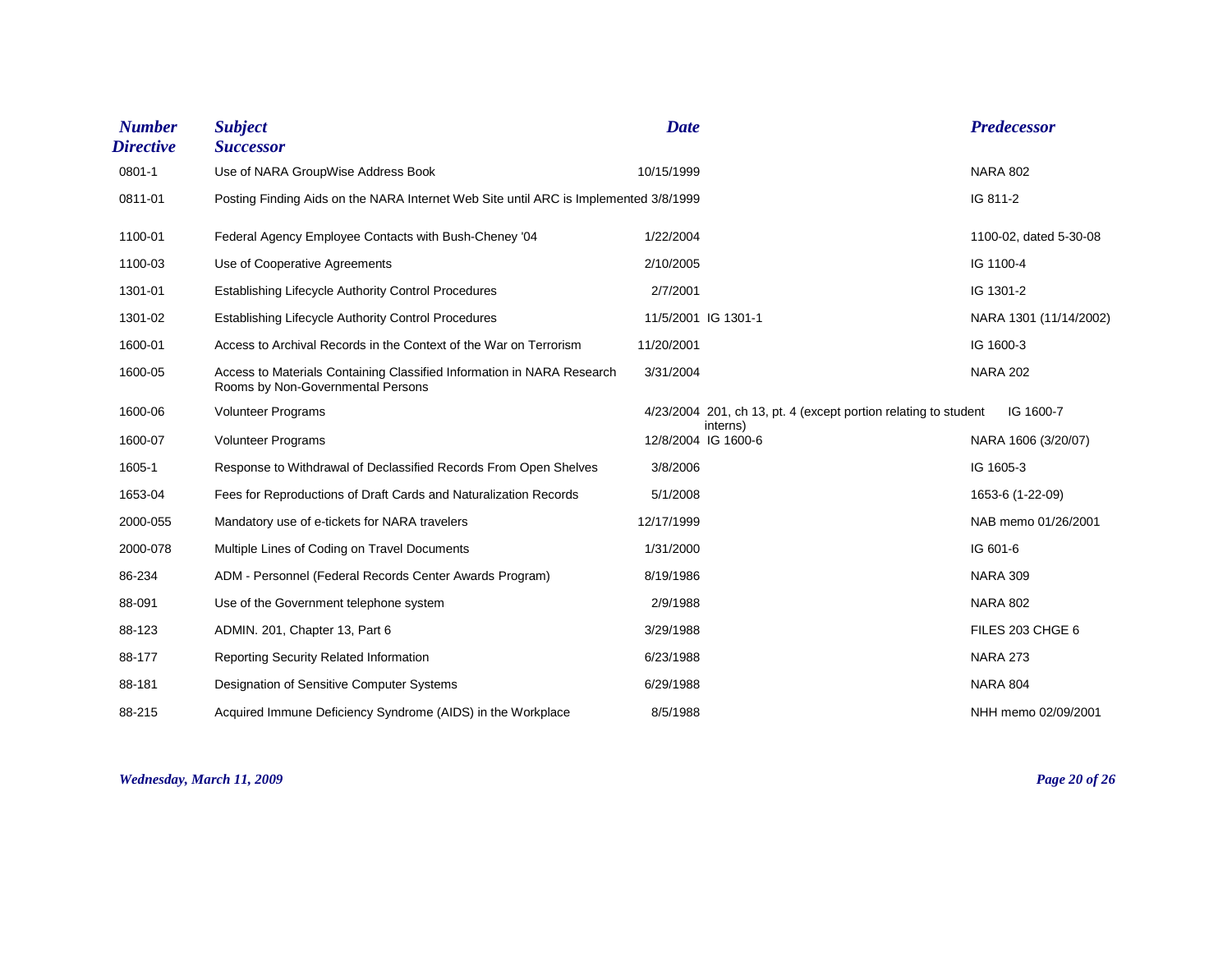| <b>Number</b><br><b>Directive</b> | <b>Subject</b><br><b>Successor</b>                                 | <b>Date</b>       | <b>Predecessor</b>  |
|-----------------------------------|--------------------------------------------------------------------|-------------------|---------------------|
| 88-244                            | NARA ADP Security Training Program                                 | 9/14/1988         | <b>NARA 804</b>     |
| 90-216                            | Using Special Rates as Highest Previous Rate                       | 7/3/1990          | <b>NARA 310</b>     |
| 92-010                            | Long distance telephone calls/telephone calling cards              | 10/8/1991         | IG 800-3            |
| 92-107                            | Policy on subsidizing public transportation                        | 1/15/1992         | <b>NARA 720</b>     |
| 92-113                            | Operator-assisted calls to and from NARA                           | 1/31/1992 91-292  | IG 800-3            |
| 92-200                            | Use of Government Telephone Services                               | 7/16/1992         | <b>NARA 802</b>     |
| 93-130                            | Identification of CostsJFK Assassination Mat'ls                    | 2/5/1993          | 401 CHGE 1          |
| 93-221                            | New Long Distance dialing procedures                               | 5/6/1993          | NH memo 02/12/2001  |
| 93-334                            | Family and Medical Leave Act                                       | 8/16/1993         | <b>NARA 304</b>     |
| 93-345                            | FTS2000 Network Trouble Reporting Procedures                       | 8/23/1993         | IG 800-3            |
| 94-015                            | Review of Proposed Legislation and Regulations by NG               | 10/12/1993        | Lori 01/12/2001     |
| 94-064                            | Use of Proximity Cards                                             | 11/24/1993        | <b>NARA 272</b>     |
| 94-094                            | <b>Correspondence Procedures</b>                                   | 12/15/1993 90-063 | <b>NARA 201</b>     |
| 94-098                            | <b>Archives II Communications Systems</b>                          | 12/21/1993        | I.G. 200-2          |
| 94-164                            | Sensitive Information on ICASS                                     | 2/16/1994         | <b>NARA 804</b>     |
| 94-165                            | Administrative Leave for Assembly Meetings                         | 2/16/1994         | <b>NARA 304</b>     |
| 94-184                            | Voluntary Leave Transfer Program                                   | 3/1/1994          | <b>NARA 304</b>     |
| 94-205                            | Parking at Archives II                                             | 3/17/1994         | $I.G. 201-1$        |
| 94-235                            | Procurement of printing services                                   | 4/8/1994 89-168   | <b>NARA 207</b>     |
| 94-263                            | Location of Destruction Devices in the Archives I and II Buildings | 4/22/1994         | <b>NARA 202</b>     |
| 94-272                            | Applicants with Pending Charges                                    | 4/29/1994         | NHH memo 02/09/2001 |

*Wednesday, March 11, 2009 Page 21 of 26*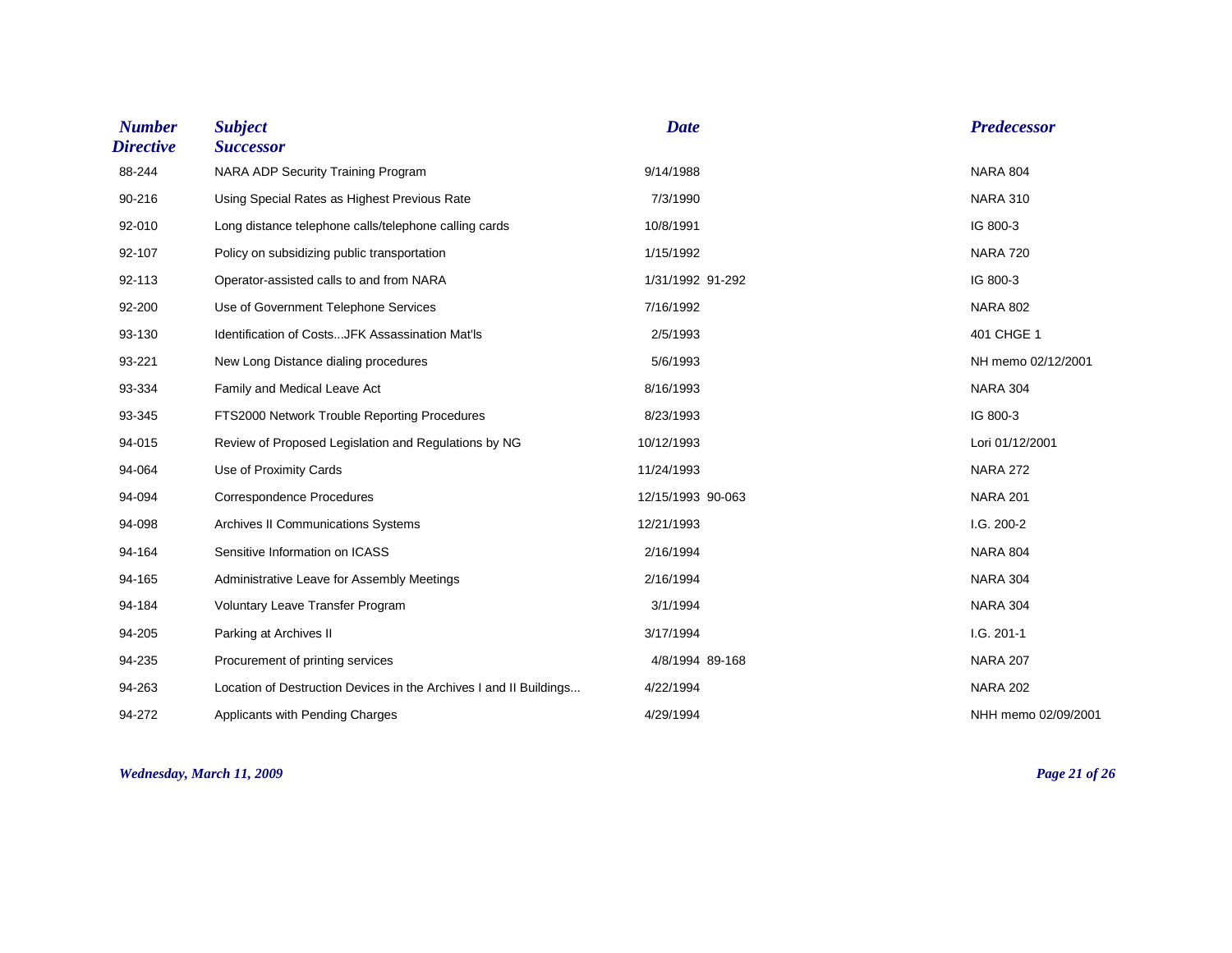| <b>Number</b><br><b>Directive</b> | <b>Subject</b><br><b>Successor</b>                                    | <b>Date</b>               | <b>Predecessor</b>                 |
|-----------------------------------|-----------------------------------------------------------------------|---------------------------|------------------------------------|
| 94-310                            | Establishment of new object class/cost element codesRestructuring ACT | 6/3/1994                  | 401 CHGE 1                         |
| 94-320                            | Staff entry into the Research Complex at Archives II                  | 6/3/1994                  | <b>NARA 272</b>                    |
| 94-345                            | <b>Official Passports</b>                                             | 6/23/1994                 | <b>NARA 602</b>                    |
| 94-366                            | Compensatory Time Off                                                 | 7/12/1994                 | IG 300-35 (7/13/2007)              |
| 94-444                            | Changes to Function Codes for Training                                | 9/16/1994                 | 401 CHGE 1                         |
| 94-453                            | Reasonable Accommodation                                              | 9/22/1994                 | <b>NARA 303</b>                    |
| 94-454                            | Pay and Leave Statements                                              | 9/23/1994                 | NHH memo 02/09/2001                |
| 95-021                            | <b>Assistance Animals</b>                                             | 10/12/1994                | <b>NARA 231</b>                    |
| 95-070                            | <b>Employment of Noncitizens</b>                                      | 11/17/1994                | NHH memo 02/09/2001                |
| 95-089                            | Accurate Addressing of Mail                                           | 11/28/1994 94-150, 94-291 | MAIL GUIDE - web                   |
| 95-098                            | Change in Level of Approval for Gift Fund Expenditures                | 11/30/1994                | 1801 CHGE 17                       |
| 95-099                            | <b>Statutory Changes in Leave Entitlement</b>                         | 11/30/1994                | NHH memo 02/09/2001                |
| 95-110                            | Mandatory Direct Deposit for New Federal Employees                    | 12/13/1994                | NAB memo 01/26/2001                |
| 95-114                            | <b>Statutory Changes in Leave Entitlement</b>                         | 12/13/1994                | I.G. 300-10                        |
| 95-131                            | Procedures for Acceptance of Travel Expenses                          | 1/4/1995                  | IG 601-9                           |
| 95-137                            | NEARSystem Object Class/Cost Ele. Code changes                        | 2/6/1995                  | <b>NARA 272</b>                    |
| 95-152                            | Family and Medical Leave Act (FMLA) Application                       | 2/10/1995                 | Mail Guide (07/2000)               |
| 95-158                            | <b>Archives II Building Access</b>                                    | 3/27/1995                 | IG 300-10                          |
| 95-174                            | Smoke-Free Policy                                                     | 4/7/1995                  | <b>NARA 802</b>                    |
| 95-204                            | Timekeeping Procedures for Family Friendly Leave                      | 4/14/1995 95-109          | IG 285-1                           |
| 95-226                            | Instructions for Field UnitsTrust Fund Goods                          | 5/3/1995                  | E-mail from T. Gedosch<br>11/14/03 |

*Wednesday, March 11, 2009 Page 22 of 26*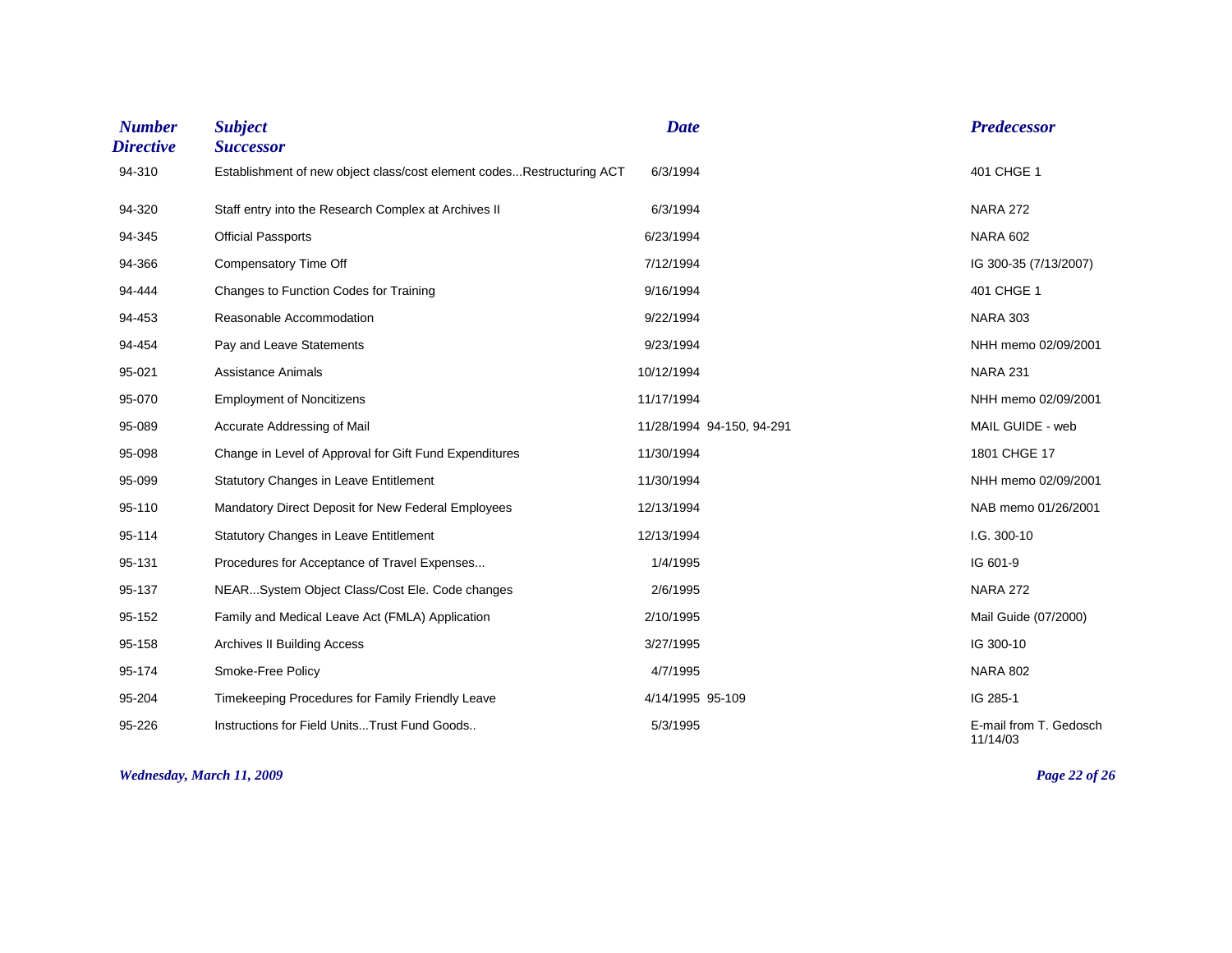| <b>Number</b><br><b>Directive</b> | <b>Subject</b><br><b>Successor</b>                             | <b>Date</b>                                 | <b>Predecessor</b>   |
|-----------------------------------|----------------------------------------------------------------|---------------------------------------------|----------------------|
| 95-259                            | Parking at the National Archives Building                      | 6/16/1995 94-214; 1801, ch. 2-157, fig. 2-2 | 1801 CHGE 17         |
| 95-288                            | Debt Collection Procedures for Field Units                     | 6/27/1995                                   | Mail Guide (07/2000) |
| 95-290                            | Handling e-mail documents Federal records                      | 7/24/1995                                   | Mail Guide (07/2000) |
| 95-314                            | Change in Level of Approval for Gift Fund Expenditures         | 8/4/1995                                    | 2001-154             |
| 95-371                            | <b>Energy Conservation</b>                                     | 9/7/1995                                    | NAB memo 01/26/2001  |
| 95-387                            | <b>Employee Notification of Awards</b>                         | 9/22/1995                                   | NHH memo 02/09/2001  |
| 95-403                            | Change in Policy Regarding Verification of Signature Authority | 9/7/1995                                    | NAB memo 01/26/2001  |
| 95-426                            | Submission of T & A Scanner SheetsWeekend Duty                 | 9/22/1995                                   | NHH memo 02/09/2001  |
| 96-051                            | <b>Parking Restrictions</b>                                    | 11/27/1995                                  | NARA 232 (5/13/04)   |
| 96-087                            | Signature Authority for SF 1164s                               | 1/16/1996                                   | NAB memo 01/26/2001  |
| 96-101                            | Sign Language Interpreter Services                             | 1/25/1996 93-309                            | <b>NARA 303</b>      |
| 96-111                            | Preparation and distribution of NARA-memos                     | 2/6/1996 95-095                             | <b>NARA 111</b>      |
| 96-153                            | Change in approvalfor non-Government training                  | 4/10/1996                                   | <b>NARA 361</b>      |
| 96-158                            | Use of FedEx for Mailing Secret & Confidential Material        | 4/18/1996                                   | <b>NARA 202</b>      |
| 96-190                            | Tobacco product vending machines                               | 5/28/1996                                   | Lori 01/12/2001      |
| 96-210                            | <b>GSA Transportation Services</b>                             | 6/28/1996                                   | NAB memo 01/26/2001  |
| 96-221                            | Use of "National Archives and Records Admin"                   | 7/23/1996                                   | 96-261, Style Guide  |
| 96-222                            | Proper Use of Official Mail Postage Meters                     | 7/23/1996                                   |                      |
| 96-231                            | Appropriate Use of Mail                                        | 8/8/1996                                    | 94-426               |
| 96-244                            | Missing Persons or Children Notices                            | 8/28/1996                                   |                      |
| 96-261                            | Use of "National Archives"                                     | 9/24/1996 96-221                            | 96-221               |

#### *Wednesday, March 11, 2009 Page 23 of 26*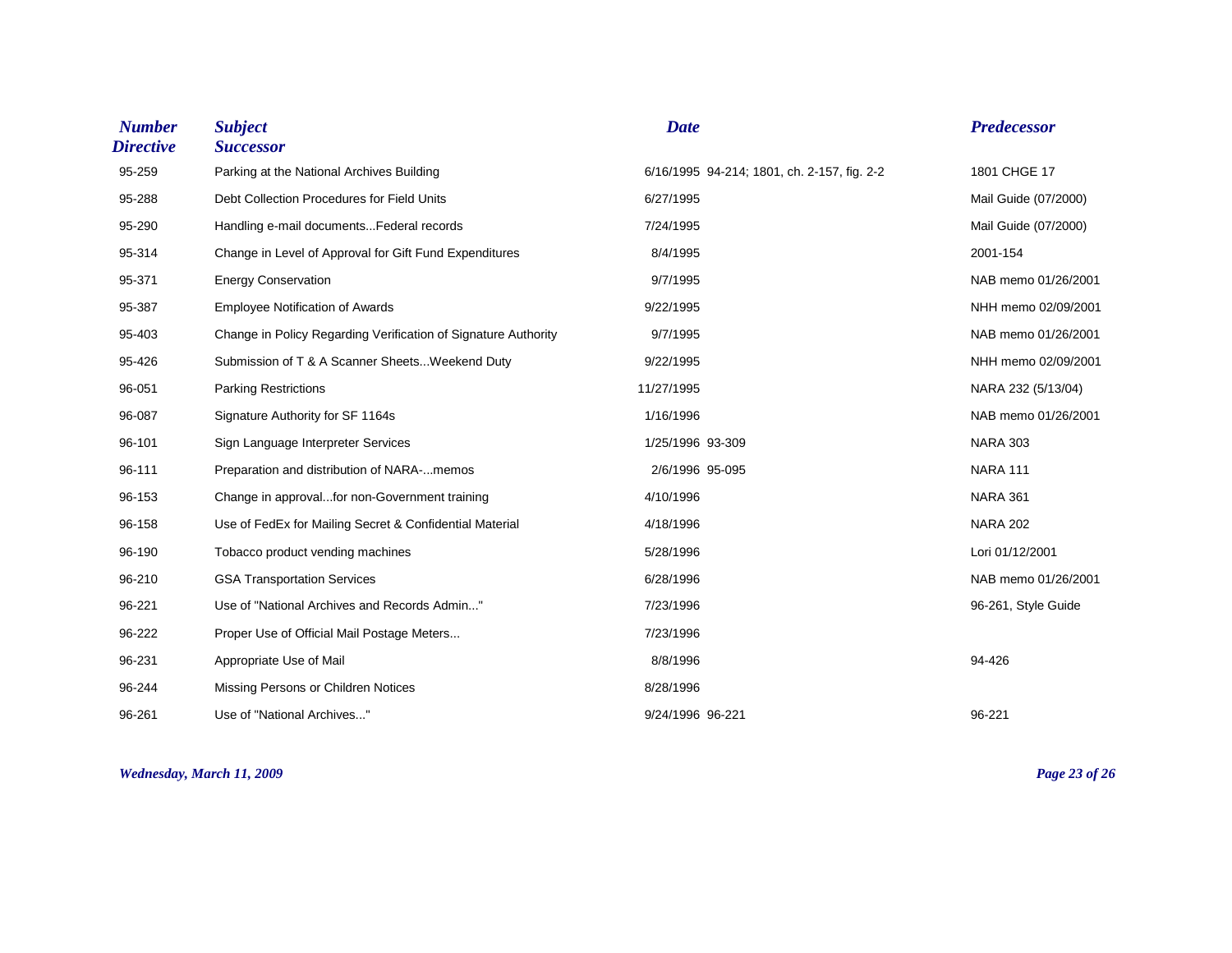| <b>Number</b><br><b>Directive</b> | <b>Subject</b><br><b>Successor</b>                               | <b>Date</b>       | <b>Predecessor</b>                         |
|-----------------------------------|------------------------------------------------------------------|-------------------|--------------------------------------------|
| 97-045                            | Approval of information collected from the public                | 12/3/1996         | <b>NARA 108</b>                            |
| 97-156<br>01/26/2001/I.G.         | Guidelines for Presidential Libraries Facilities Funding Process | 5/8/1997          | NAB memo                                   |
| 97-171                            | <b>Diversity Policy Statement</b>                                | 5/29/1997         | $402 - 3$<br>IG 300-30                     |
| 97-172                            | ICASS Banner - Policy and Procedures                             | 6/4/1997 95-183   | <b>NARA 204</b>                            |
| 97-175                            | Employee Service on Boards of Non-Federal Entities               | 6/10/1997         | C. Runkel 03/02/2001                       |
| 97-187                            | <b>Computer Security</b>                                         | 6/27/1997         | <b>NARA 804</b>                            |
| 97-191                            | Implementing the 1997 NARA reproduction fee scheduleDC           | 7/8/1997          | <b>NARA 1653</b>                           |
| 97-193                            | Implementing the 1997 NARA reproduction fee scheduleField        | 7/9/1998          | <b>NARA 1653</b>                           |
| 97-205                            | NA Form 3009, Employee Clearance Record                          | 8/12/1997 94-441  | Will be canceled by NARA<br>821-let expire |
| 97-210                            | <b>Expanded Family and Medical Leave Policies</b>                | 8/19/1997         | <b>NARA 304</b>                            |
| 97-215                            | <b>Riding Printing Orders</b>                                    | 8/22/1997         | NAS email 02/07/2001                       |
| 97-216                            | Retirement Credit for Military and Civilian Service              | 8/25/1997         | NHH memo 02/09/2001                        |
| 97-218                            | Processing Intermittent Conversions and New Appointment Actions  | 8/28/1997         | NHH memo 02/09/2001                        |
| 97-223                            | Information Technology Investment Review Process                 | 9/5/1997          | <b>NARA 801</b>                            |
| 97-225                            | Religious ExerciseExpressionFederal Workplace                    | 9/5/1997          | NHH memo 02/09/2001                        |
| 97-236                            | New FOIA amendments - annual reporting requirements              | 9/24/1997         | <b>NARA 1602</b>                           |
| 98-016                            | <b>Competitive Areas</b>                                         | 10/24/1997 93-389 | NARA 2003-106                              |
| 98-114                            | Extension of Veteran's Preference                                | 2/27/1998         | NHH memo 02/09/2001                        |
| 98-144                            | <b>Reallocation of Personnel Resources</b>                       | 4/27/1998 97-181  | IG 300-3                                   |
| 98-145                            | Alternative Dispute Resolution Policy Statement                  | 5/1/1998          | <b>NARA 320</b>                            |
| 98-153                            | SF71, Request for Leave or Approved Absence                      | 5/19/1998         | NHH memo 02/09/2001                        |

### *Wednesday, March 11, 2009 Page 24 of 26*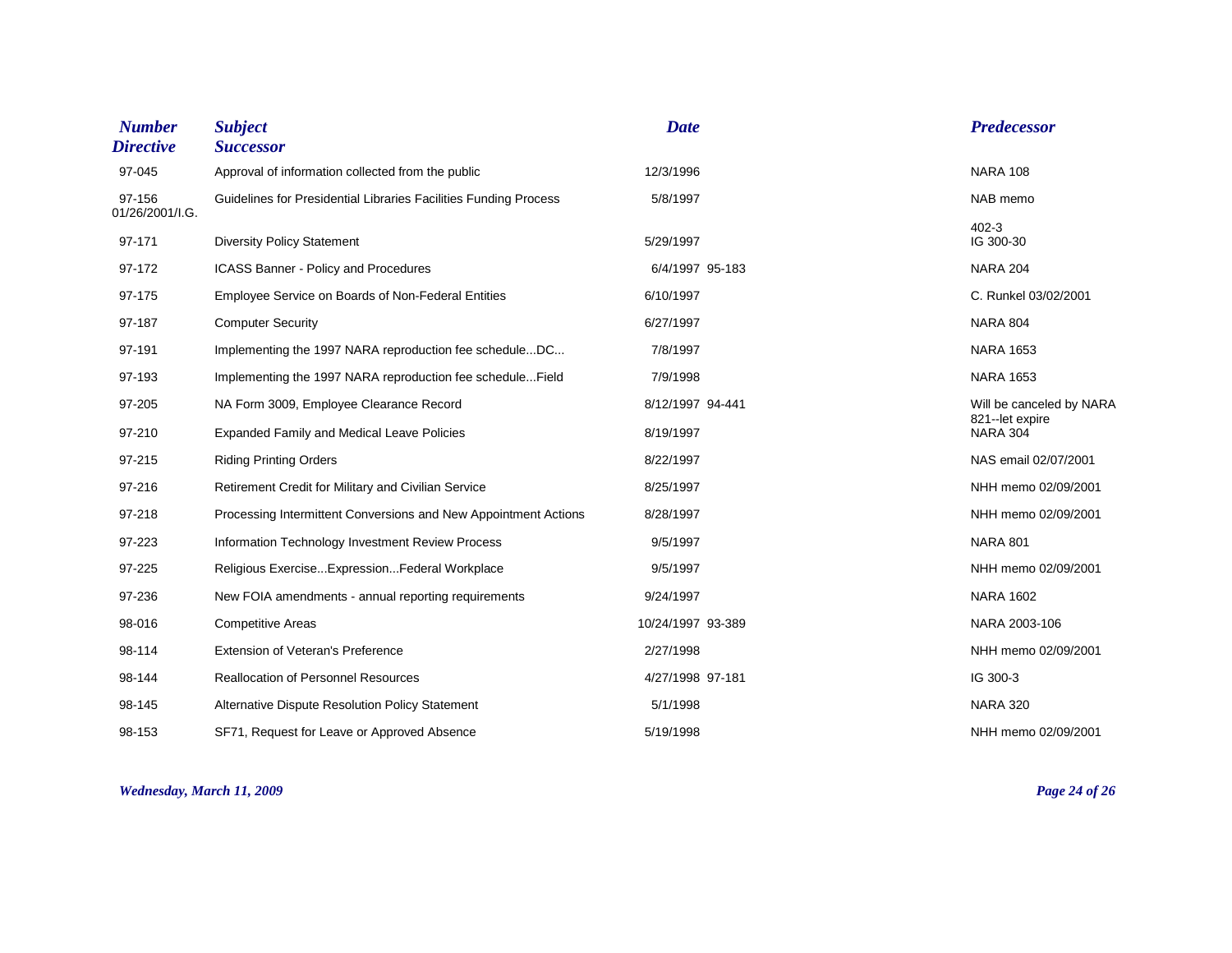| <b>Number</b><br><b>Directive</b> | <b>Subject</b><br><b>Successor</b>                                                             | <b>Date</b>      |                                                      | <b>Predecessor</b>                      |
|-----------------------------------|------------------------------------------------------------------------------------------------|------------------|------------------------------------------------------|-----------------------------------------|
| 98-158                            | Revised Guidelines for Presidential Libraries Facilities Funding Requirements 5/27/1998 98-075 |                  |                                                      | IG 402-3                                |
| 98-159                            | Position Reviews and Noncompetitive Promotions                                                 | 5/29/1998 97-157 |                                                      | IG 300-26                               |
| 98-171                            | <b>Business Cards</b>                                                                          | 6/9/1998 97-010  |                                                      | IG 200-1                                |
| 98-183                            | Review of travel authorizations where travel is paid by non-Federal source                     | 7/1/1998         |                                                      | IG 601-9                                |
| 98-195                            | <b>Equal Employment Opportunity Policy Statement</b>                                           | 7/22/1998 95-412 |                                                      | IG 300-30                               |
| 98-206                            | Financial Management Policies for Field Units                                                  |                  | 8/6/1998 91-261, 97-226                              | IG 1801-1                               |
| 98-218                            | Loans of accessioned records                                                                   | 8/20/1998        |                                                      | <b>NARA 1701</b>                        |
| 98-241                            | Implementing the Presidential Memorandum on Plain Language                                     | 9/28/1998        |                                                      | Style Guide/NF web site -<br>Lori 01/01 |
| 98-243                            | <b>Customer Service Plan</b>                                                                   | 9/30/1998        |                                                      | 2001-042                                |
| 99-020                            | Visa Card Usage Required for Micro-Purchases                                                   | 10/23/1998       |                                                      | <b>NARA 501</b>                         |
| 99-021                            | International travel requests                                                                  | 10/26/1998       |                                                      | NARA 601 (08/1/2007)                    |
| 99-026                            | NARA letterhead and envelopes                                                                  |                  | 11/6/1998 201 ch. 15, pt. 2; 98-131                  | <b>NARA 206</b>                         |
| 99-027                            | Student Temporary Employment Program                                                           |                  | 11/6/1998 97-115, 97-219                             | NHH memo 02/09/2001                     |
| 99-033                            | Alternative Dispute Resolution (ADR) Program                                                   | 11/17/1998       |                                                      | <b>NARA 320</b>                         |
| 99-056                            | Mediation - A component of RESOLVE: NARA'S A_D_R_ Program                                      | 12/15/1998       |                                                      | <b>NARA 320</b>                         |
| 99-063                            | Use of the Rotunda for events                                                                  |                  | 12/23/1998 201 ch. 10, 83a(5) & 84f                  | Rotunda closing until 2003              |
| 99-064                            | Change in Information Technology (IT) Product Plan Procedures                                  | 12/28/1998       |                                                      | - let expire<br><b>NARA 801</b>         |
| 99-067                            | Quarterly Reports to the Archivist                                                             |                  | 1/4/1999 96-006, 98-027, 1872.1A (Att. A & Fig. A-1) | IG 106-1                                |
| 99-068                            | Employees' Right to Union Representation                                                       | 1/5/1999 98-170  |                                                      | 99-164                                  |
| 99-076                            | Scheduled meetings with the Archivist and Deputy Archivist                                     | 1/13/1999        |                                                      | Lori 01/12/2001                         |

*Wednesday, March 11, 2009 Page 25 of 26*